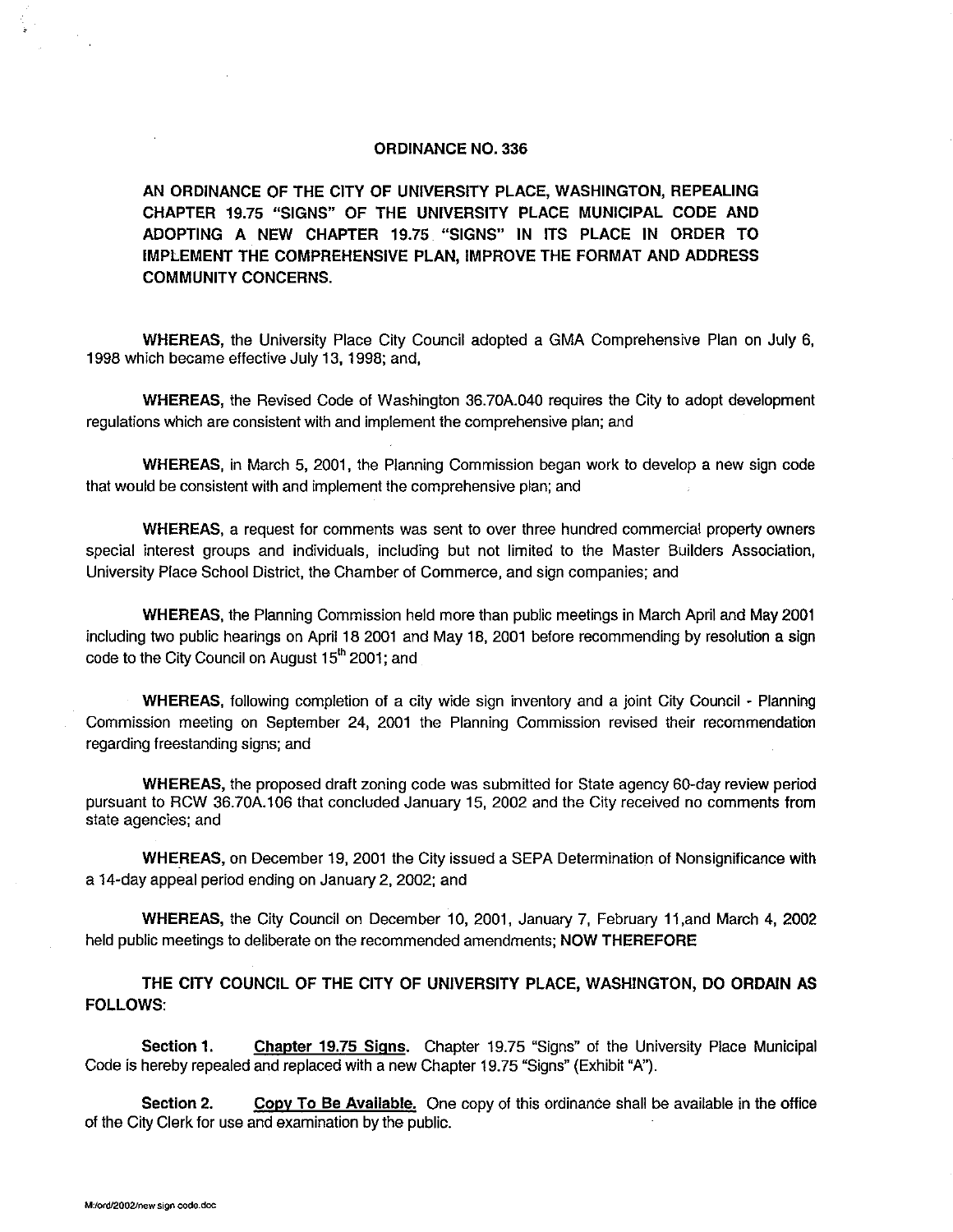**Section 3. Severability.** If any section, sentence, clause, or phrase of this ordinance shall be held to be invalid or unconstitutional by a court of competent jurisdiction, such invalidity or unconstitutionality shall not affect the validity or constitutionality of any other section, sentence, clause, or phrase of this ordinance.

**Section 4. Publication And Effective Date.** A summary of this Ordinance consisting of its title shall be published in the official newspaper of the City. This ordinance shall take effect five days after publication.

**PASSED BY THE CITY COUNCIL ON MARCH 4, 2002.** 

lean Brooks, Mayor

**ATTEST:** 

Catrina Craig, City Clerk

**APPROVED AS TO FORM:** 

*\_/* ; I ; , . /-. 1i **/ ",,'YI«** f ,\_, l / \_/ **.ir----··** --· *t* -~n .,\_, -

'Timothy X. Sullivan, City Attorney

//<br>Date of Publication: Effective Date:

3-7-02 3-12-02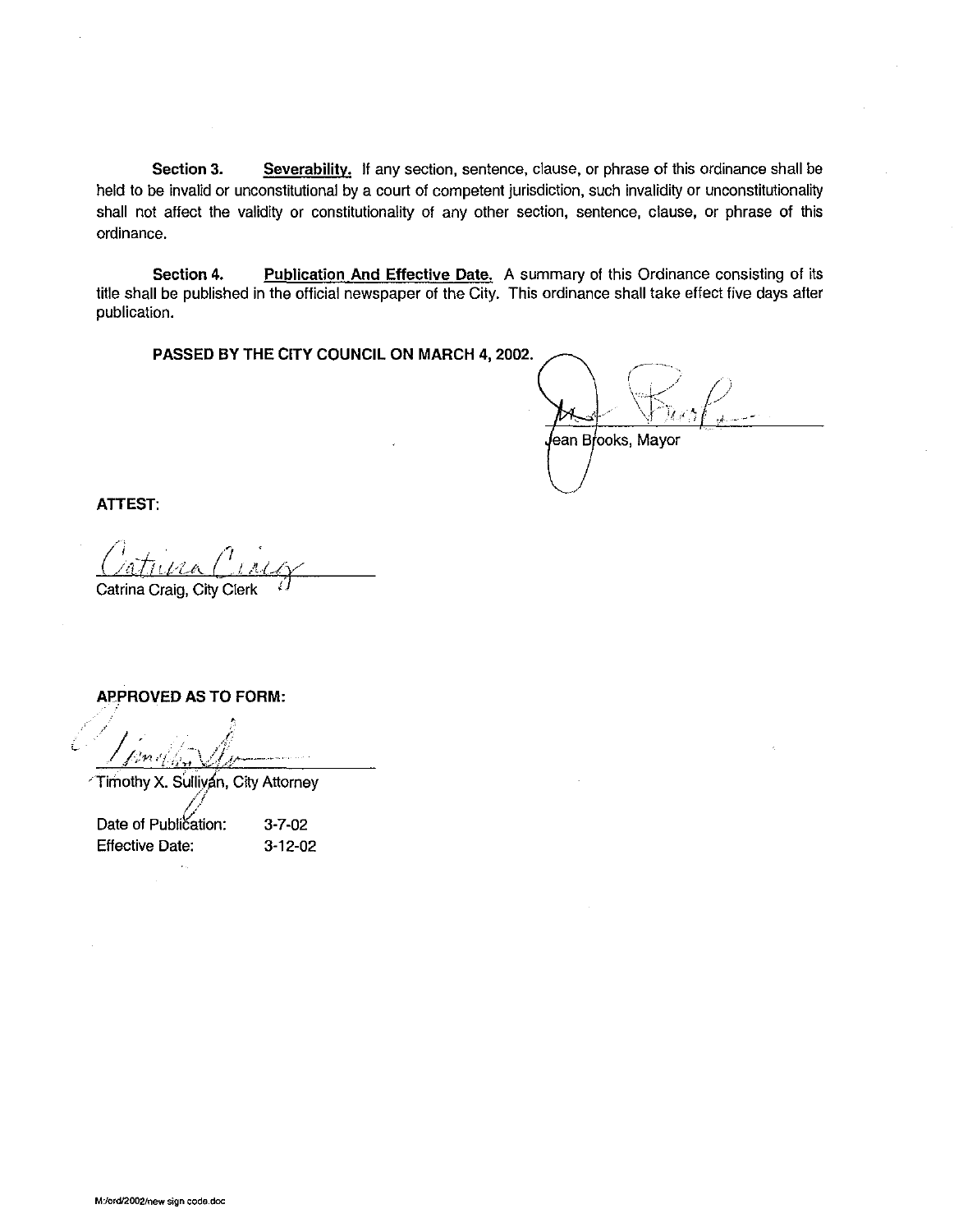#### **CHAPTER 19. 75 SIGNS**

**19. 75.01 O Purpose 19. 75.020 Authority 19. 75.030 Enforcement 19. 75.040 Definitions** . **19.75.050 Permits Required 19.75.060 Permit Issuance 19.75.070 Exemptions 19. 75.080 Prohibited Signs 19. 75.090 Design and Construction 19.75.100 General Sign Standards 19. 75.110 Specific Sign Requirements 19.75.120 Temporary Signs 19.75.130 Temporary Sign Permits Required 19.75.140 Temporary Sign Standards 19. 75.150 Signs in R1, R2, MF, and PF Zones 19.75.160 Signs in TC, NC, MU MU-0, C and 18 Zones 19.75.170 Change of Use 19. 75.180 Nonconforming Signs 19.75.190 Replacement of Nonconforming Signs 19.75.200 Vacancies and Abandonment** 

# **19.75.010 Purpose**

- A) The purpose of these regulations is to allow for the reasonable display of signs necessary as a public service and for the proper conduct of competitive commerce and industry. The standards herein recognize the need to protect the safety and welfare of the public and the need to maintain an attractive appearance in the community. This Chapter authorizes and regulates the use of signs visible from a public right-of-way and/or adjacent property with the following objectives:
	- 1) to provide a reasonable balance between the right of an individual to identify a business and the right of the public to be protected against the visual discord resulting from the unrestricted proliferation of signs and similar devices; and
	- 2) to support the economic well being of businesses by allowing businesses to identify their premises and advertise their products and services; and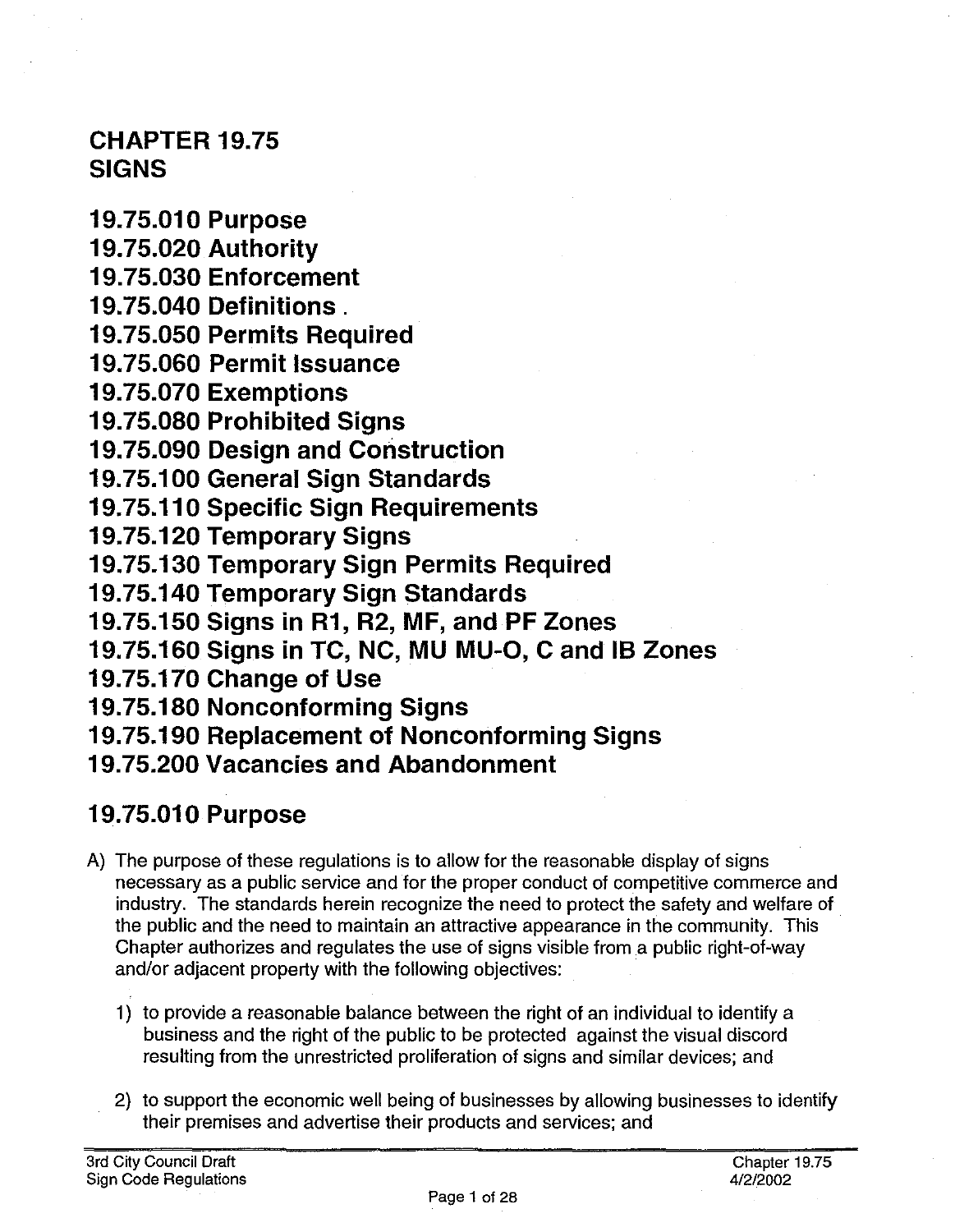- 3) to provide minimum standards to safeguard life, health, property and the general welfare by regulating and controlling the design, quality of materials, construction, location, electrification and maintenance of all signs and sign structures; and
- 4) to insure that signs are compatible with adjacent land uses and with the total visual environment of the community; and
- 5) to protect the public from hazardous conditions which result from signs that are structurally unsafe, obscure vision of motorists, and/or compete or conflict with necessary traffic signals and warning signs; and
- 6) to promote an overall visual effect which has a minimum of overhead clutter; and
- 7) to recognize that the types arid sizes of signs which provide adequate identification of residential uses differs from that of non-residential uses whether located in a residential or commercial zone; and
- 8) to encourage signs which are well-designed and compatible with their surroundings and with the buildings to which they are appurtenant; and
- 9) to recognize that the expeditious and reasonable elimination of certain existing signs not in conformance with the provisions of this Chapter is necessary to the public health, safety, and welfare and to the protection of the visual environment as is the prohibition of new signs which would violate the provisions of this Chapter; and,
- 10) to implement the goals and policies of the City of University Place Comprehensive Plan; and
- 11) to protect property values by encouraging signs appropriate and consistent with surrounding buildings and landscape in both scale and design and by discouraging excessive number of signs.

### **19.75.020 Authority**

This Chapter shall be referred by as the Sign Code. The provisions and requirements of this Chapter shall apply to all signs visible from a public right-of-way and/or adjacent property. The provisions in this Chapter regulate and control the type, size, location and number of signs. The administration and enforcement authority shall be the Director of Planning & Community Development or his/her designee.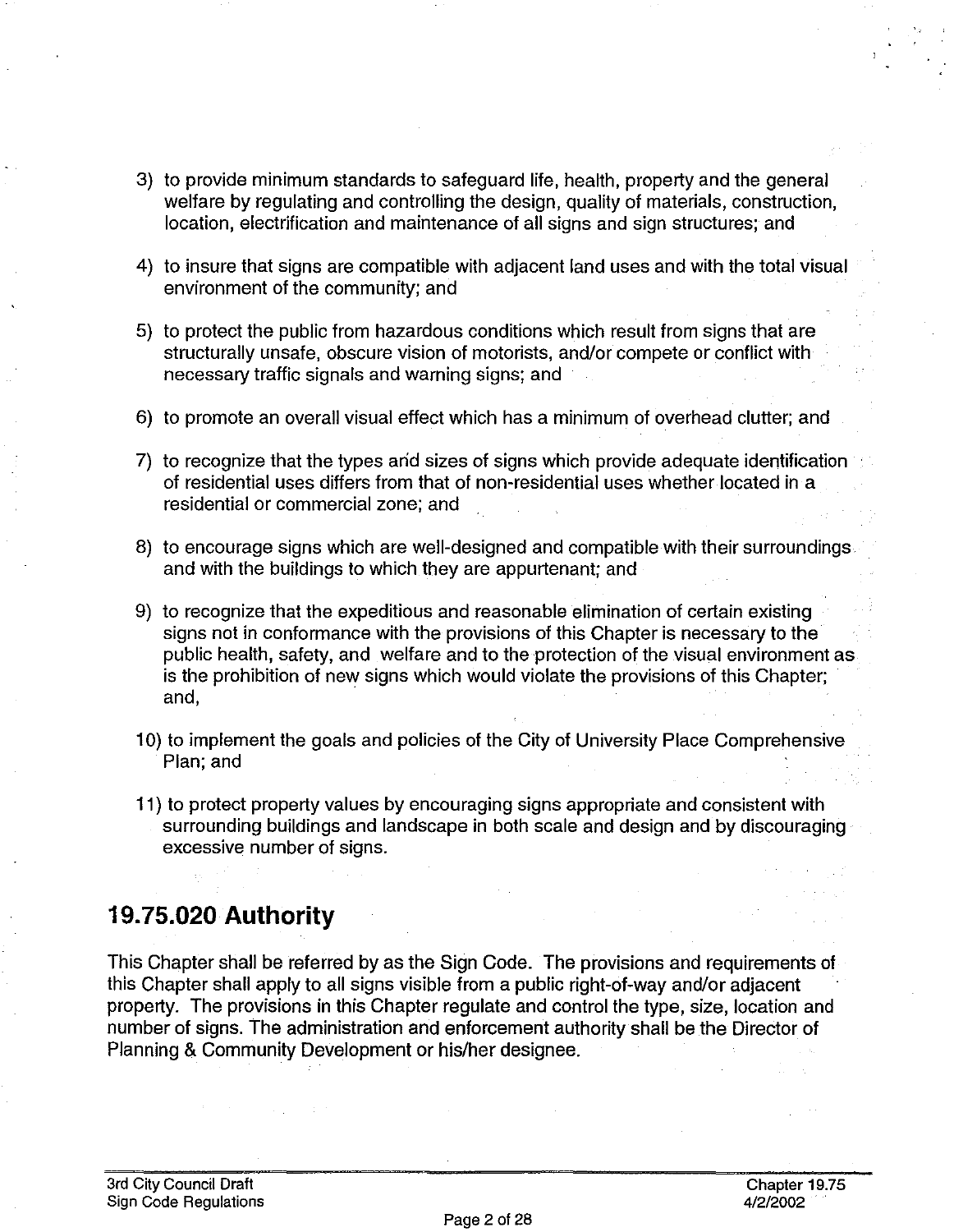# **19. 75.030 Enforcement**

#### A) Penalty for violations.

- 1) It shall be unlawful for any person, firm or corporation to erect, construct, paint, enlarge, alter, repair, move, improve, remove, convert, demolish, equip, use or maintain any sign or sign structure in the city, or cause or permit the same to be done, contrary to or in violation of any of the provisions of this Chapter;
- 2) Any person, firm or corporation violating any of the provisions of this code shall be subject to a civil violation as defined in Chapter 1.20 UPMC, Enforcement.
- B) Right of entry. Upon proper presentation of credentials including court orders if appropriate, the Director or a duly authorized representative may enter at reasonable times any building, structure or premises within the city to perform any duty imposed by this code.
- C) Liability. The provisions of this Chapter shall not be construed as relieving or limiting in any way the responsibility or liability of any person or persons erecting or owning any sign from personal injury or property damage resulting from the willful acts or negligence of such person, its agents, employees or workman, in the construction, maintenance, repair or removal of any sign or sign structure erected in accordance with a permit issued under this Chapter. Nor shall it be construed as imposing upon the city or its officers or employees any responsibility or liability by reason of the approval of any sign, materials or devices under the provisions of this code.
- D) *Revocation of permits*. The Director is authorized and empowered to revoke any sign permit issued in error or on the basis of incorrect information, or in violation of the provisions upon failure of the holder thereof to comply with any provision or provisions of this code.
- E) Nuisance declared Abatement. Signs constructed, altered or maintained in violation of the provisions of this code are declared to be public nuisances and subject to the provisions of Chapter 1.20 UPMC.

# **19.75.040 Definitions**

- A) General Definitions. For the purpose of this Chapter, certain terms, phrases, words and their derivatives shall be construed as follows:
	- 1) Abandoned Sign: means any sign and/or sign structure remaining in place after the activity conducted on the subject property has ceased for ninety (90) or more consecutive days.
	- 2) "Building Official" means the officer or other person charged with the administration and enforcement of the Building Code or a duly authorized deputy.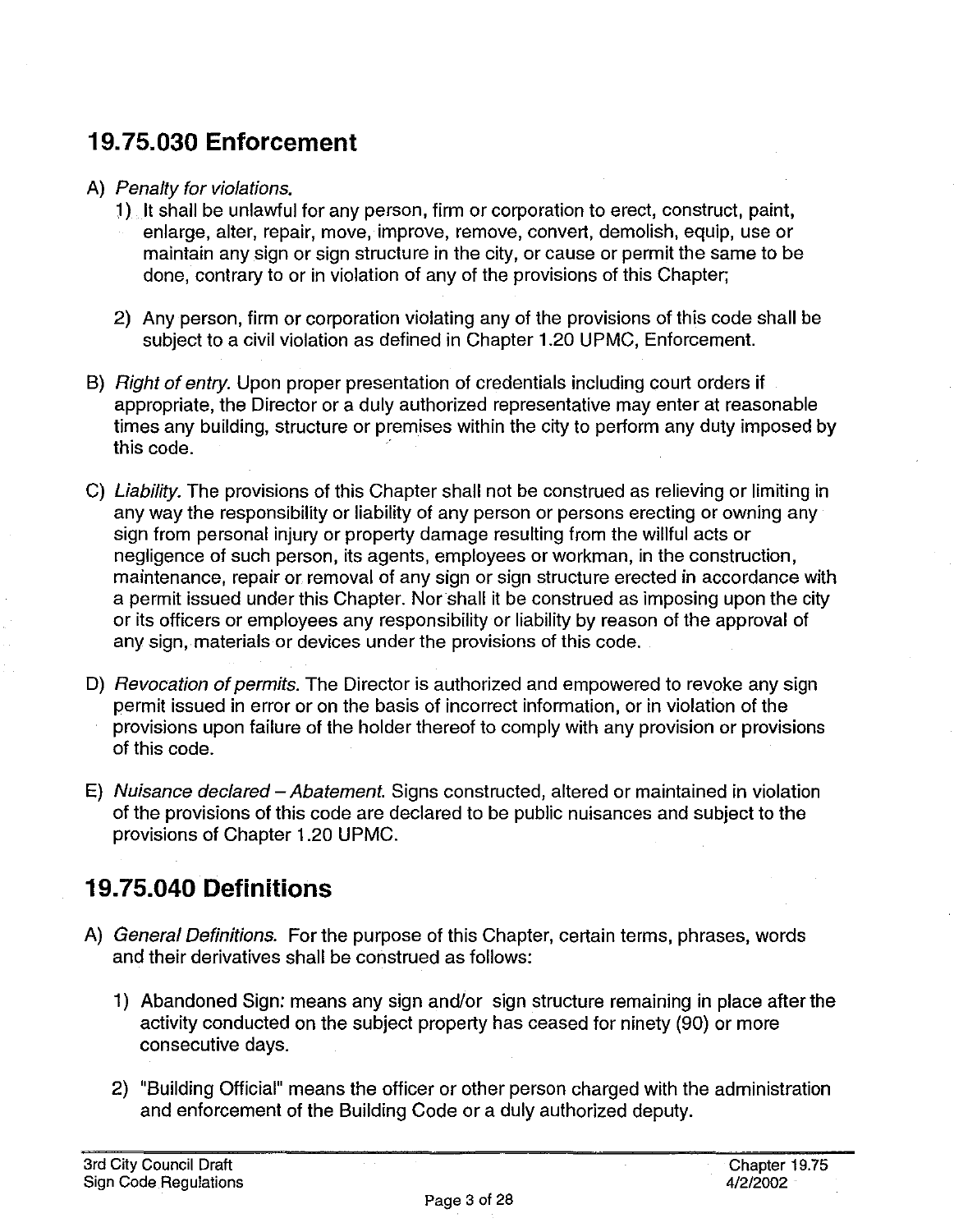- 3) "Director" means the Director of the Planning and Community Development Department of the City of University Place.
- 4) "Freestanding letters" means individual letters, characters, or marks comprising any portion of a sign or sign structure, whether erected flat against a wall or upon a steel framework for support.
- 5) "Marquee" means a permanent-roofed structure attached to and supported by a building generally designed and constructed to provide protection from the weather.
- 6) "Nonstructural trim" means the molding, battens, caps, nailing strips, latticing, and cutouts, which are attached to the sign structure.
- 7) "Owner-user" means the outright owner of a sign or sign structure or lessor in case of leased signs or sign structures, or the lessee in the case of leased signs or sign structures.
- 8) "Sign structure" means the supports, uprights, braces, and framework of the sign.
- 9) "Special Event" means events that are not typically allowed by the zoning district, which, because of the nature of the use, deserve special consideration and/or conditions to mitigate impacts. These events may include the following: street fair, arts and crafts show, carnival, circus, or other similar transient amusement or recreational activities, block party, rally, dance, or other events that occur on private or public property and/or on a city street, sidewalk, alley or other public right-ofway.
- 1 O)"Special displays" means and includes displays of merchandise, animals, balloons, cars, airplanes, and/or other objects used to attract attention for purposes of advertising.
- 11) "Building Code" means the current version of the Building Code adopted by the City of University Place.
- B) Types of Signs. For the purpose of this Chapter, the following terms, phrases, words and their derivatives shall be construed as follows:
	- 1) "A-Board or Sandwich Sign" means a temporary portable sign usually constructed of two pieces of wood, plastic or similar material attached to each other at one side so that the sign will stand like an "A" or can be worn by a person such that one face of the sign is visible from both the front and back of the individual.
	- 2) "Address Sign" means a sign, which indicates no more than the address of the use.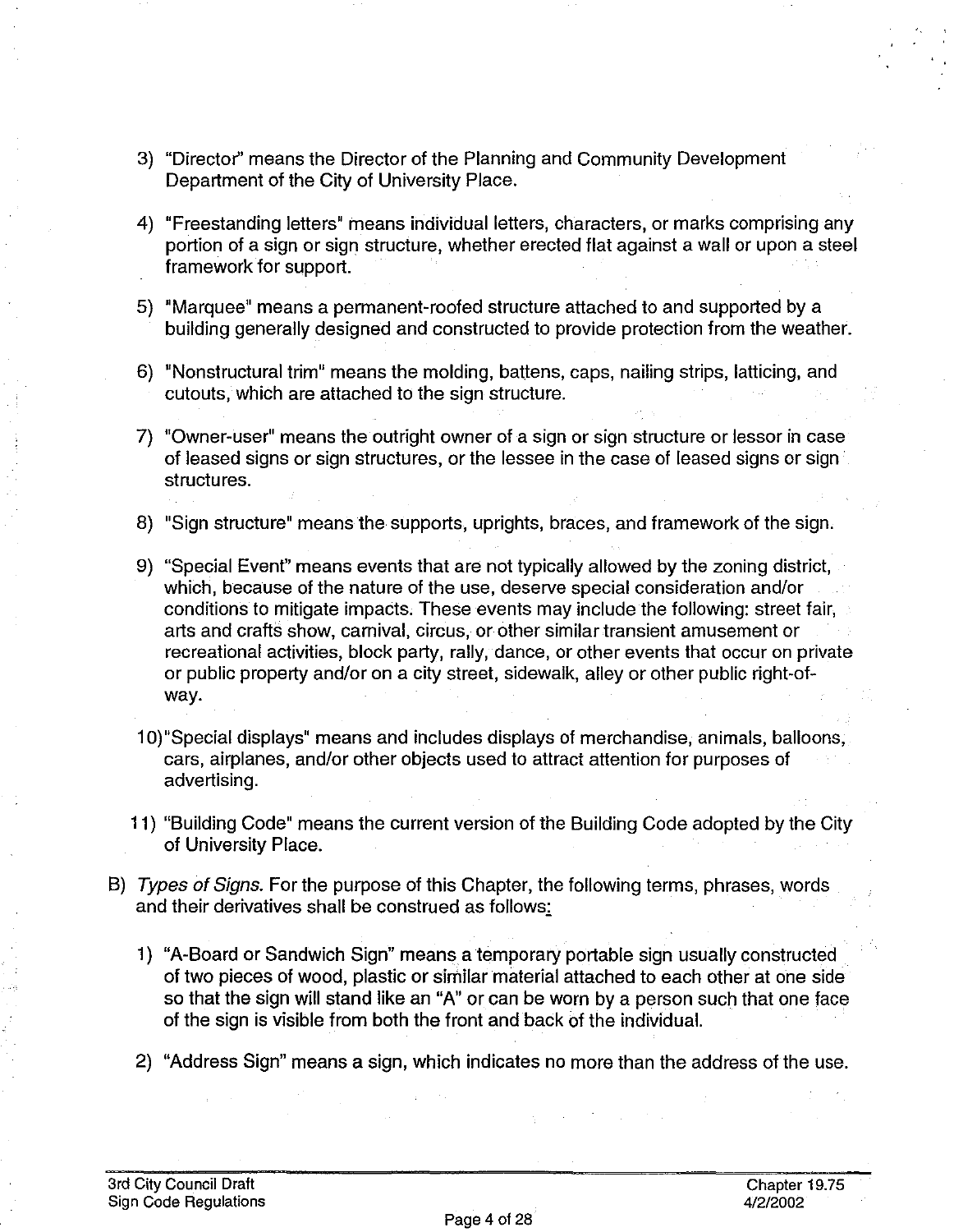- 3) "Animated Sign" means any sign that uses movement or change of lighting, either natural or artificial to depict action or create special effects or scenes. All digital signs except those that just display time and temperature are considered animated signs.
- 4) "Awning Sign" means any sign that is part of or attached to an awning, canopy or other fabric, plastic or structural protective covers over a door entrance window or outdoor service area. An awning sign is a type of wall sign. A marquee sign is not included in this definition
- 5) "Banner" means a temporary sign usually made of cloth, nylon or plastic hung by rope or similar means from a building or another sign structure.
- 6) "Billboard" means a preprinted or hand painted changeable advertising copy sign which directs attention to businesses, commodities, services, or facilities which are not primarily sold, manufactured, or distributed from the property on which the sign is located. The term "billboard" includes both the structural framework that supports a billboard and any billboard faces attached thereto.
- 7) "Bus Shelter Signs" means advertising signs mounted to bus shelters in the right-ofway.
- 8) "Changing Message Sign" means an electronic or mechanical sign, which has the ability to change its message more frequently than every three minutes.
- 9) "City Gateway Sign" means a sign constructed and maintained by the city to welcome our citizens and visitors to our community. Gateway signs are usually install along major arterial streets leading into our community.
- 1 O)"Construction Sign" means a sign designating the contractor(s), architect(s), and/or engineer(s) participating in a construction project underway on the same premises.
- 11) "Directional Sign" means a sign solely designated to direct pedestrians or vehicular traffic while on the property on which the sign is located.
- 12) "Entry Exit Signs & Parking Signs" means signs used for the sole purpose of controlling traffic entering or exiting a property or within a parking lot. Examples include directional arrows and handicap parking signs.
- 13) "Freestanding Sign" means a sign supported on a structure used exclusively for the support of the sign or for a group of signs, including pedestal, pylon, pole and monument signs. (see construction standards in 19.75.090)
- 14) "Flashing Sign" means an illuminated sign which lights suddenly or intermittently. A strobe light used to attract attention to a business shall be considered a flashing sign.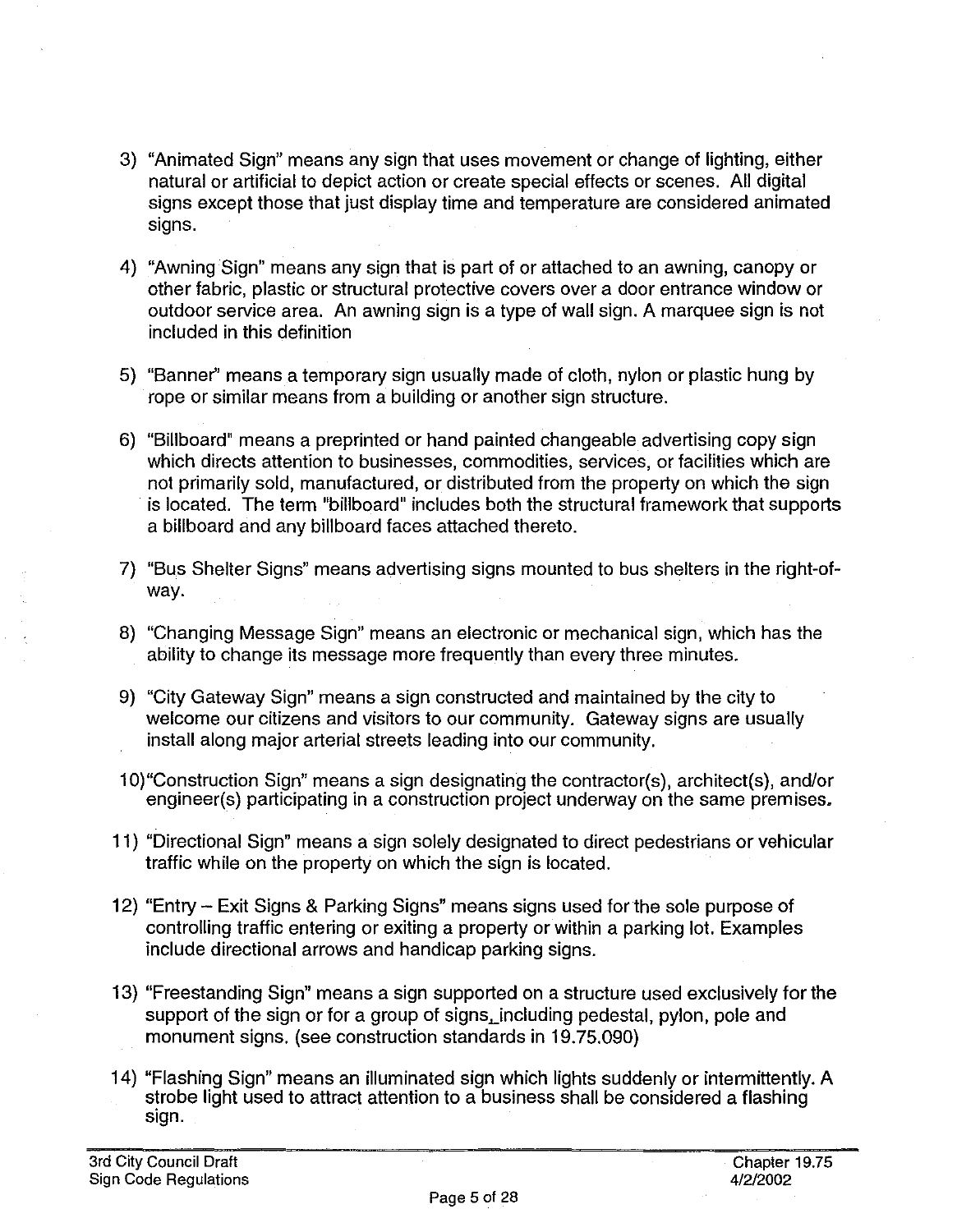- 15) "Garage or Yard Sale Sign" means a temporary sign used to direct people to a sale of personal household possessions. Not for the use of any commercial venture.
- 16) " Identification Sign" means any sign, which directs attention to uses other than private residence or home occupation in a residential or multi-family zone. Identification signs may be used for but not limited to businesses or public facilities and include but are not limited to freestanding signs, monument signs, wall signs, awning signs, or projecting signs. Signs, which identify a subdivision or multi-family complex, are considered Identification Signs.
- 17) "Incidental Sign" means emblems, and decals designed to inform the public of goods, facilities, or services available on the premises and may include but are not limited to signs designating restrooms, hours of operation, acceptable credit cards, property ownership or management, phone booths and recycling containers. No sign will a commercial message legible from a position off the lot on which the sign is located shall be considered incidental.
- 18) "Kiosk" means a freestanding signs which may have a round shape or which may have two or more faces and which is used to provide directions, advertising or general information.
- 19) "Medical Emergency I Public Safety Sign" means a sign, which directs emergency service providers and persons seeking emergency medical or public safety services to the location of medical and public safety facilities offering emergency services.
- 20) "Marquee Sign" means any sign affixed to any marquee and shall be considered a wall sign.
- 21) "Menu Sign" means a menu board used in conjunction with a restaurant drive through or automobile service facilities including car washes, and lubrication shops listing items for sale at the establishment.
- 22) "Monument Sign" means a freestanding sign that is attached to the ground with a decorative base made of wood, masonry or other similar material as opposed to a pole sign which is connected to the ground by one two or more wood, masonry or metal posts. Monument signs may have a wood, masonry, or metal supports hidden or covered by a decorative base made of wood, masonry or other similar material.
- 23) "Mural" means a design or representation that is painted or drawn on the exterior surface of a structure that does not advertise a business, product, service or activity.
- 24) "Nameplate" means a sign, which indicates no more than the name and/or, address of the resident or tenant of the premises.
- 25) "New Residential Development Sign" means a sign which advertises new homes for sale in recently new residential developments either under construction or recently completed.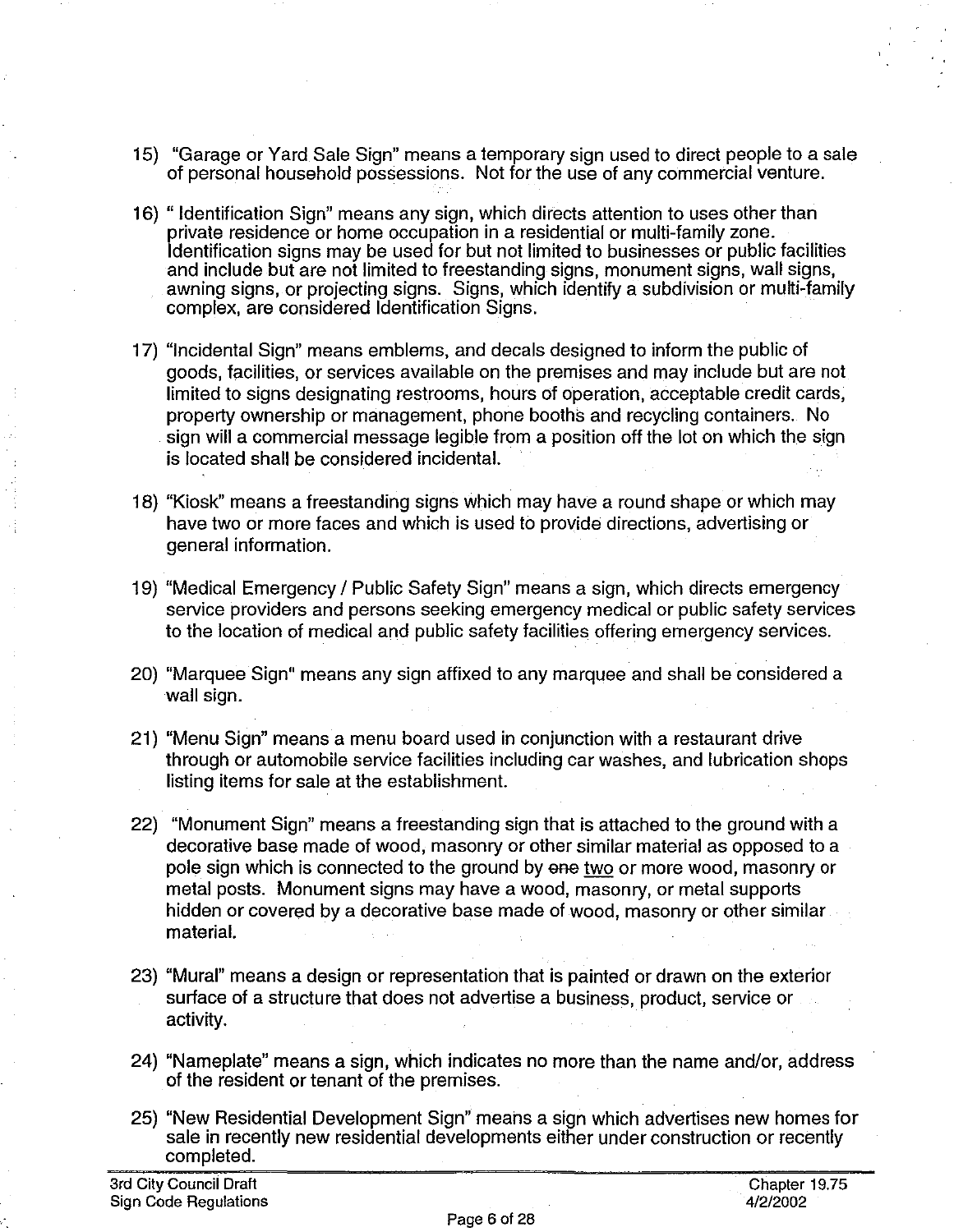- 26) "Nonconforming Sign" means a sign or sign structure erected prior to the effective date of this Chapter that does not conform to the provisions of this Chapter.
- 27) "Off-Premise Sign" means a sign, which advertises a business, product, activity or service, which is not located, sold or offered on the site where the sign is displayed.
- 28) "Painted Signs" means a sign or sign structure, non-electrical in nature, except such signs may have illumination from an exterior light source, painted on a wall, fence or other structure. Painted signs shall be considered wall signs.
- 29) "Pole Sign" means any sign electric or otherwise hung, supported or cantilevered from a freestanding structural steel pipe or wood beam.
- 30) "Political Sign" means a sign or signs relating to the nomination or election of any individual for a public political office or advocating any measure to be voted on at any special or general election.
- 31) "Portable Sign" means any sign not permanently attached to the ground or other permanent structure, or a sign designed to be transported including, but not limited to signs designed to be transported by means of wheels whether by trailer or on its own wheels even though the wheels of such sign may be removed. This definition includes A-boards, T signs, and menu or sandwich signs and mobile reader boards.
- 32) "Projecting Sign" means a sign affixed at an angle or perpendicular to the wall of any building in such a manner to read at an angle or perpendicularly to the wall on which it is mounted.
- 33) "Promotional Signs" means posters, pennants, banners or streamers, balloons, searchlights, clusters of flags, strings of twirlers or propellers, flares, and other displays of a carnival nature used to promote a grand opening or sales event.
- 34) "Reader Board Sign" means a sign or portion thereof with characters letters or illustrations that can be changed or rearranged without altering the face or surface of the sign. A sign on which the message changes more than 4 times a day shall be shall be considered an animated sign rather than a reader board sign.
- 35) "Real Estate Sign" means a temporary sign, which directs attention to the sale, lease, or rental of a particular building, property, or premise.
- 36) "Religious Sign" means a sign or symbol either freestanding or wall mounted which identifies a religious institution and may include hours of services offered or sponsored programs or events.
- 37) "Revolving sign" means any sign or sign structure that revolves or partially revolves by means of some mechanical method.

 $\mathbb{R}^2$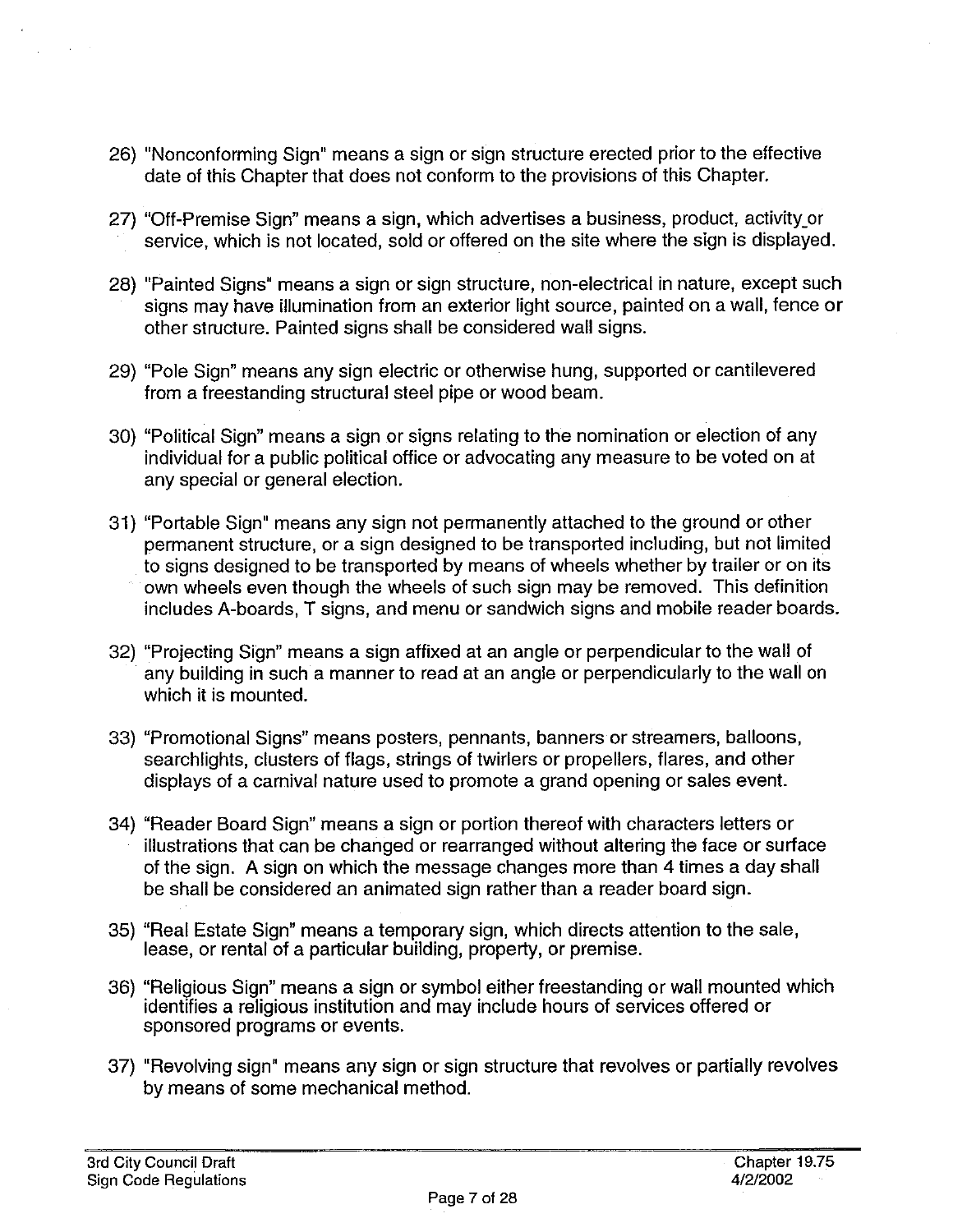- 38) "Roof sign" means a sign or sign structure erected upon or above a roof or parapet of a building or structure.
- 39) "Sign" means any device, fixture, or placard that is visible from a public right-of-way or surrounding properties and uses graphics, symbols, logos, or written copy for the purpose of advertising or identifying any establishment, product, goods, service or activity. A sign may have multiple faces and advertise multiple establishments, businesses, product, services, or activities. This definition does not include any flag of any country, state or local jurisdiction.
- 40) "Temporary Sign" means and includes any sign, banner, pennant, valance, or advertising display constructed of cloth, canvas, light fabric, cardboard, wallboard or other light materials with or without frames intended to be displayed for a limited time only. Christmas decorations and other special events shall also come under this heading.
- 41) "Time and Temperature Signs" means a digital sign that displays just time and temperature.
- 42) "Wall Sign" means any sign attached to or erected against the wall of a building or structure, with the exposed face of the sign in a plane parallel to the plane of said wall. Wall signs include a sign painted on or supported by a fence.
- 43) "Window Sign" means all signs located inside and affixed to a window and intended to be viewed from the exterior of the structure. Window signs include signs painted on windows.

### **19. 75.050 Permits Required**

- A) Sign Permits. No sign shall hereafter be erected, re-erected, constructed, or altered, except as provided by this Chapter and unless exempt, provided that a sign permit has been issued by the Department of Community and Economic Development. Any sign for which a building permit is required under the Building Code must obtain a building permit. A sign permit shall be required for each sign installed.
- B) Applications for Sign Permits. Any person submitting an application for a sign permit shall make application on forms provided for that purpose at the office of Community and Economic Development.
- C) Additional Information. The Director may require the filing of plans or other pertinent information as necessary to insure compliance with this code.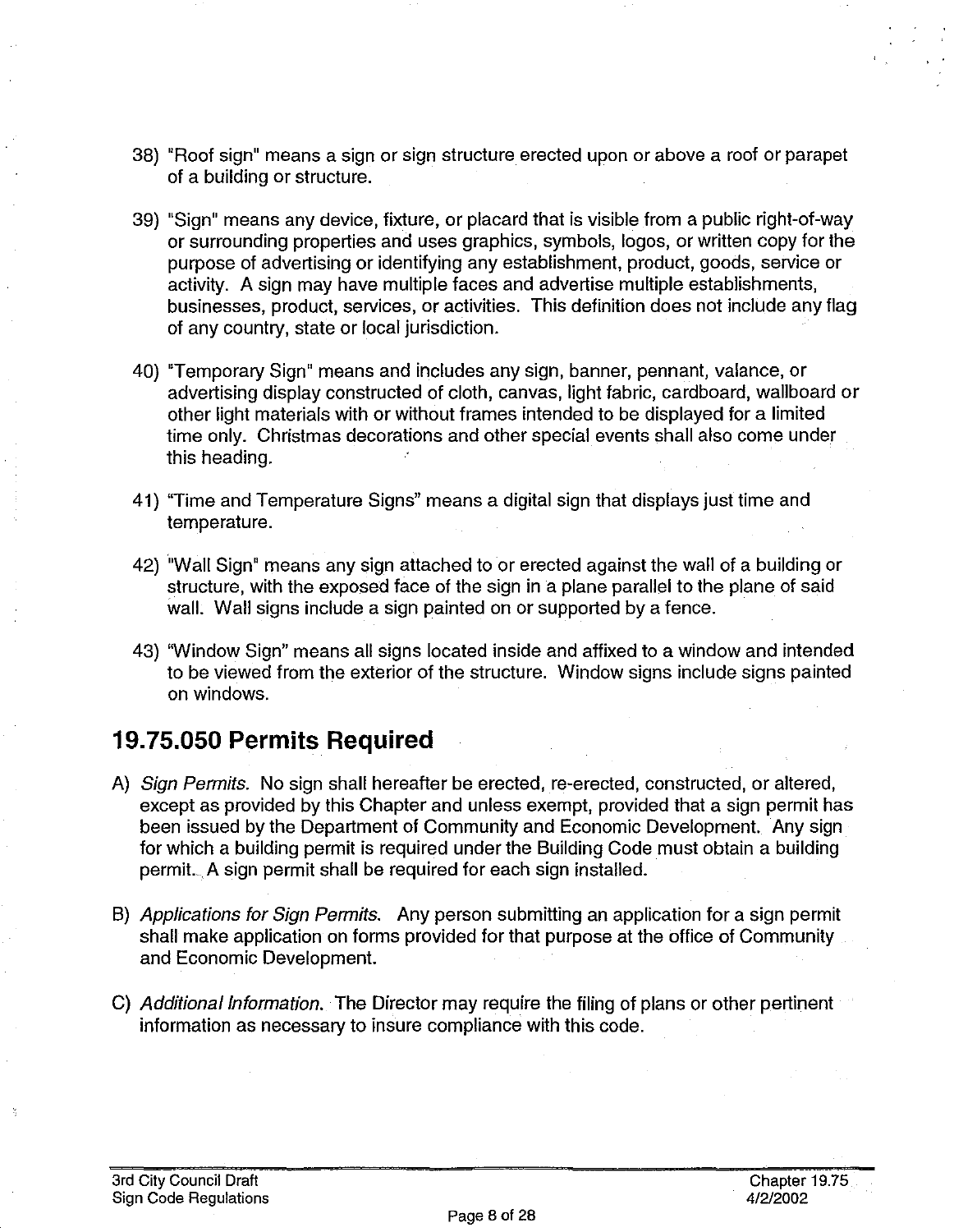#### **19.75.0GOPermit Issuance**

- A) Permit Issuance, It shall be the duty of the Director or duly authorized representative, upon the filing of an application for a sign permit, to review the application and if it appears to be in compliance with all the requirements of this code, issue the permit. The Director may elect not to issue a permanent or temporary sign permit if it is determined that any sign on the premises does not comply with the provisions of this code.
- B) Permit Fees. Required fees are set forth in the city's fee resolution.

### **19. 75.070 Exemptions**

- A) Exemption from the sign permit provisions of this Chapter shall not be deemed to grant authorization for any sign constructed, erected or located in any manner in violation of the provisions of this Chapter or any other laws or ordinances of the city or the state of Washington, including the prohibition against placing signs upon city right-of-way.
- B) A sign permit is not required for the following signs and activities. An asterixs following the sign type indicates specific design standards in Section 19. 75.110 will apply.
	- 1) Address Signs with numbers and letters not more than 10 inches in height.
	- 2) Construction signs \*.
	- 3) Directional signs less than two square feet.
	- 4) Flags\*.
	- 5) Garage or yard sale signs\*
	- 6) Historic site markers or plaques and gravestones.
	- 7) Incidental signs.
	- 8) Interior signs, except for strobe lights or flashing neon lights visible from a right-ofway, other property or from the air.
	- 9) Murals with no commercial message or business identification
	- 1 O) Nameplates not exceeding two square feet in area and non-flashing.
	- 11)0fficial or legal notices issued and posted by any public agency or court;
	- 12) Painted wall highlights.
	- 13) Painting, repainting or cleaning of any sign while the sign is still in its authorized position, unless a structural change is made.
	- 14)Plaques, tablets or inscriptions indicating the name of a building, date of erection, or other commemorative information, which are an integral part of the building structure or are attached flat to the face of the building, which are non-illuminated, and which do not exceed four square feet in surface area.
	- 15) Political signs \*.
	- 16) Public notice signs, or signs required by law or stipulated judgments to which the city is a party, entered by courts of competent jurisdiction.
	- 17) Residential open house signs \*.
	- 18)Real Estate Signs\*.
	- 19) Religious symbols.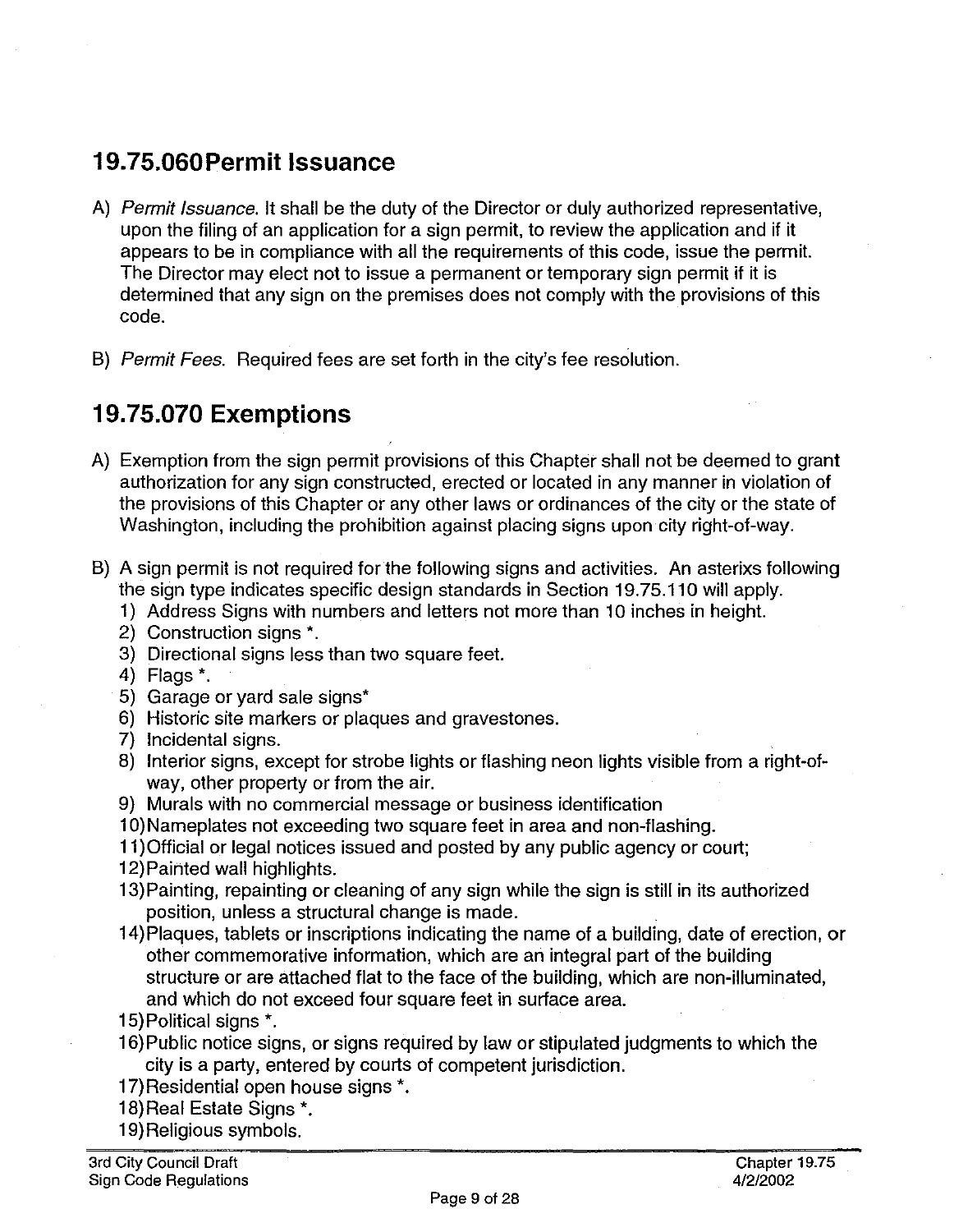- 20)State, city, or public service company signs indicating danger, aids to service or safety,
- 21 )Signs not oriented or intended to be legible from a right-of-way, other property, or from the air.
- 22)Strings of incandescent lights\*.
- 23)Traffic control or traffic direction signs or Adopt-A-Road litter control program signs.

#### **19.75.080 Prohibited Signs**

Except as indicated by this Chapter, the following signs or displays are prohibited:

- A) Abandoned signs.
- B) Billboards
- C) Bus bench signs.
- D) Obscenities. No sign shall bear or contain statements, words, or pictures in which the dominant theme of the material, taken as a whole, appeals to the prurient interest in sex or is patently offensive because it affronts the contemporary community standard relating to the description or representation of sexual material which is utterly without redeeming social value.
- E) Off-premises signs except as authorized by this Chapter.
- F) Posters, pennants, banners or streamers, flashing lights, strobe lights, balloons, searchlights, clusters of flags, strings of twirlers or propellers, flares, and other displays of a carnival nature; except as architectural features or on a limited basis as seasonal decorations or as provided for in Sections 19. 75.120-140 as promotional signs for grand opening displays or special sales events.
- G) Portable signs including, but not limited to, sandwich/A-frame signs and mobile reader board signs except when permitted in accordance with Sections 19.75.120-140 as temporary signs.
- H) Public address systems or sound devices used in conjunction with any sign or advertising device except as part of a drive-through menu sign.
- I) Signs mounted on roofs except on a parapet or when incorporated into a building providing an overall finished appearance.
- J) Signs attached to or placed upon a vehicle or trailer parked in such a way as to serve as a sign on public or private property. The prohibition of this paragraph does not prohibit the identification of a firm or principal products on a vehicle operating during the normal course of business.
- K) Signs on utility poles.
- L) Signs which, by reason of their size, location, movement, content, coloring or manner of illumination may be confused with traffic control signs or signals, including, but not limited to, signs containing words such as "stop," "look," and "danger."
- M) Three-dimensional statue, caricature or representation of persons, large inflatable balloons and other inflatable displays including characters, animals, merchandise and dirigibles, or merchandise as a sign. Merchandise such as shoes or donuts may be incorporated into the sign structure. Barbershop poles are excluded from this provision.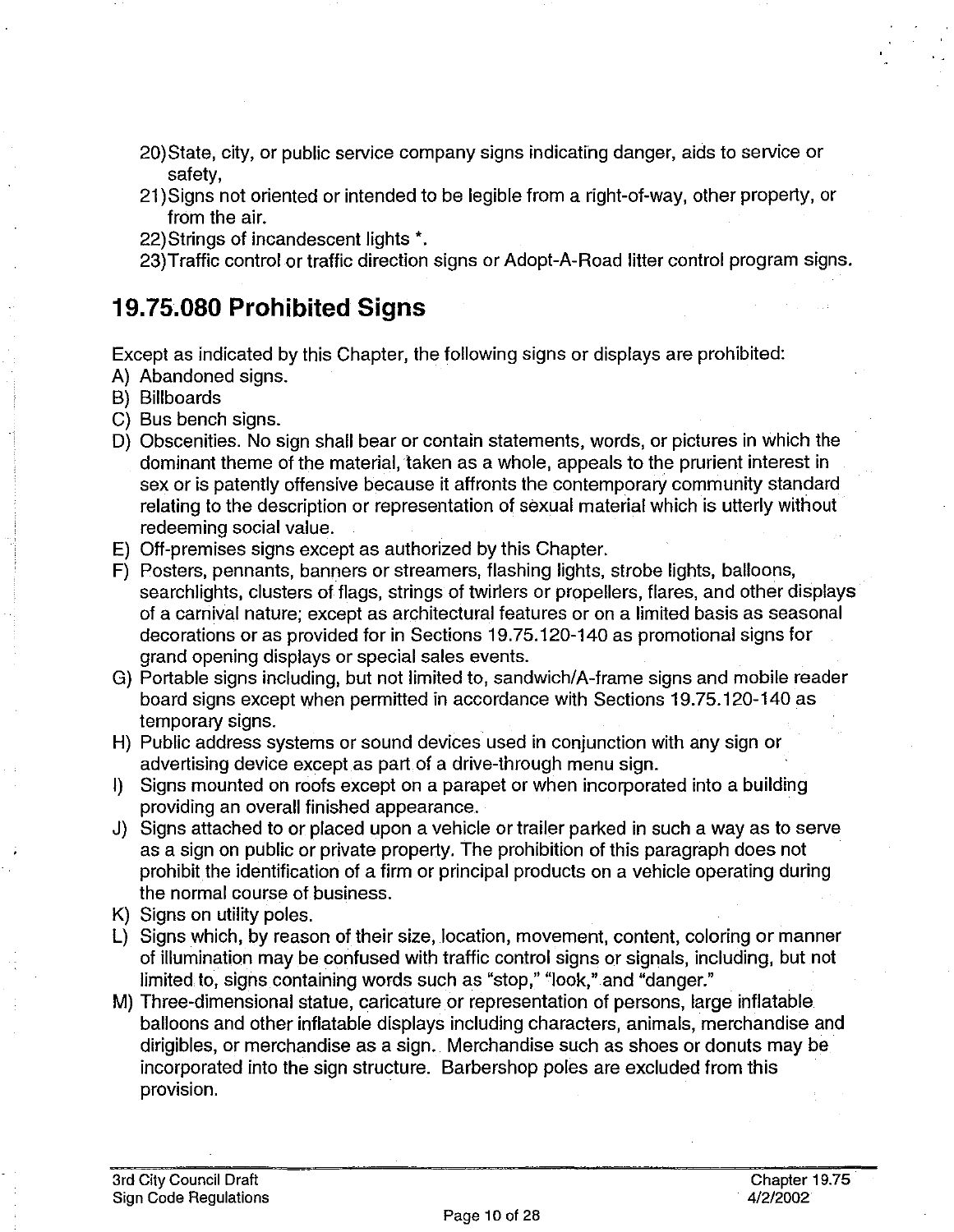#### **19. 75.090 Design and Construction**

All signs shall be erected in accordance with the following design and construction standards and the general and specific requirements of this Chapter.

- A) Obstructing Signs. No sign or sign structure shall be constructed in such a manner or at such location that it will obstruct access to any fire escape or other means of ingress or egress from a building or any exit corridor, exit hallway, or exit doorway. No sign or supporting structure shall cover, wholly or partially, any window or doorway in any manner that it will substantially limit access to the building in case of fire.
- B) Visibility. No sign or sign structure shall be placed or erected in any place or manner where by reason of its position it will obstruct safe visibility of any mobile or pedestrian traffic.
- C) Construction Standard for Permanent Signs. No sign shall be constructed, erected, or maintained unless the sign and sign structure is so constructed, erected, and maintained as to be able to withstand the wind, seismic and other requirements as specified in the Building Code. Permanent free standing signs shall also be subject to the following design standards:
	- 1) Structural components. To the maximum extent possible, signs should be constructed and installed so that angle irons, guy wires, braces and other structural elements are not visible. This limitation does not apply to structural elements that are an integral part of the overall design such as decorative metal or wood.
	- 2) Dimensional and design standards:
		- i) Pedestal, Pole or Pylon Signs. The following drawings illustrate the dimensional standards for pedestal, pole or pylon signs:



 $B =$  Height of sign  $A \geq 50\%$  of B  $A \ge 50\%$  of D  $C \ge 20\%$  of B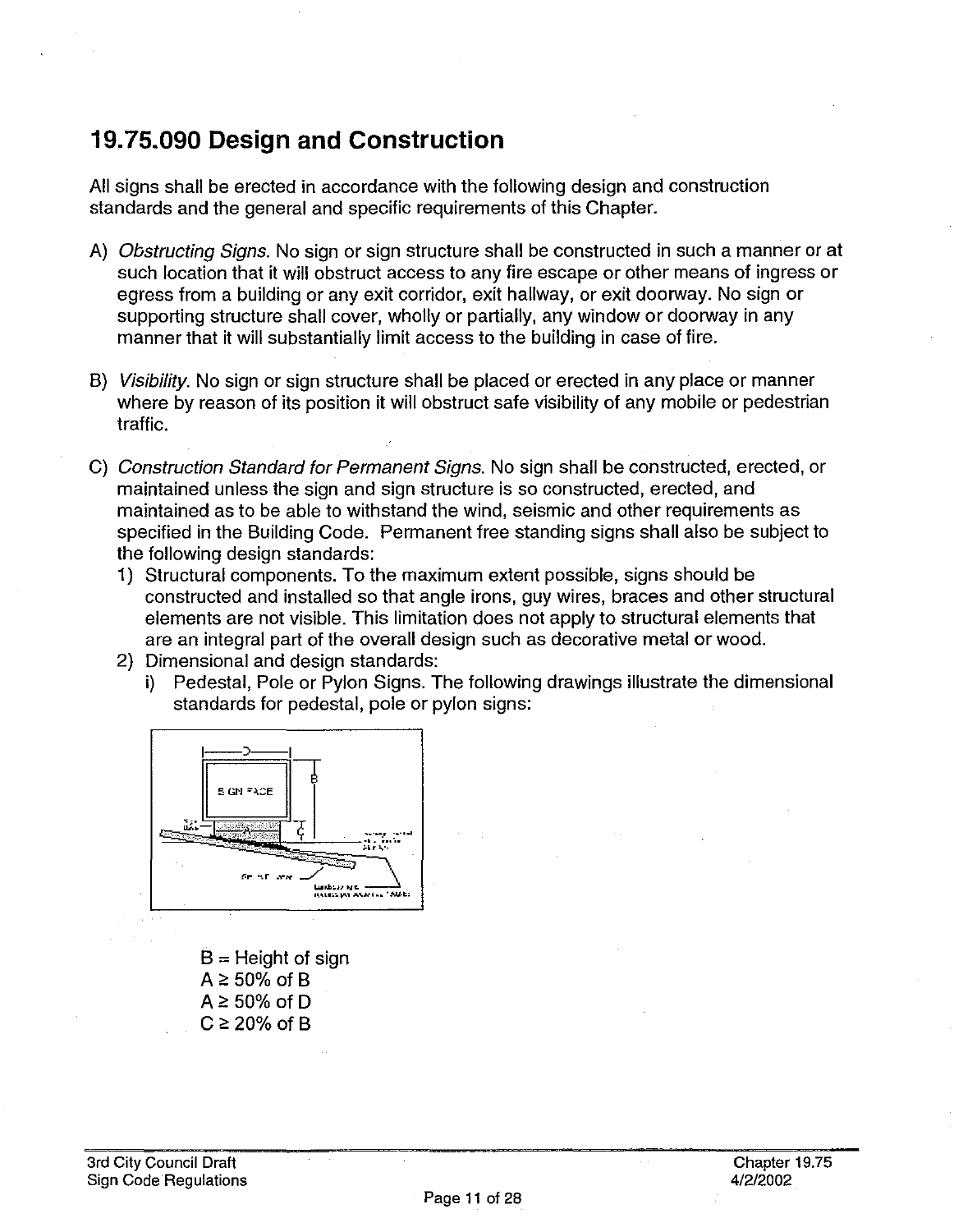

- $B =$  Height of sign  $C \ge 20\%$  of B  $E \geq 4$  inches
- ii) Monument Signs. The following figures illustrate the dimensional standards for monument signs: **Contract**

 $\label{eq:3.1} \mathcal{F} = \{ \mathbf{q}_1, \ldots, \mathbf{q}_N \} \subset \mathcal{F}$ 



A: Maximum height of sign B: Maximum  $= 200\%$  of A C: Minimum  $= 20\%$  of A D: Equal to 100% of 8

- 3) Design criteria.
	- i) Sign base. The base of the sign must be done in landscape construction materials such as brick, stucco, stonework, textured wood, tile or textured concrete or materials that are harmonious with the character of the primary structures on the subject property and subject to the administrator's approval. No visible gap shall be allowed between the sign base and the finished grade or between the sign face or cabinet and the sign base except as provided in UPMC 19.75.11 O{K)(3).
	- ii) Except as provided in UPMC 19.75.110 $(K)(3)$  all pole or pylon signs shall be supported by two or more supports.
	- iii) Sign face. The color, shape, material, lettering and other architectural details of the sign face must be harmonious with the character of the primary structure.

State State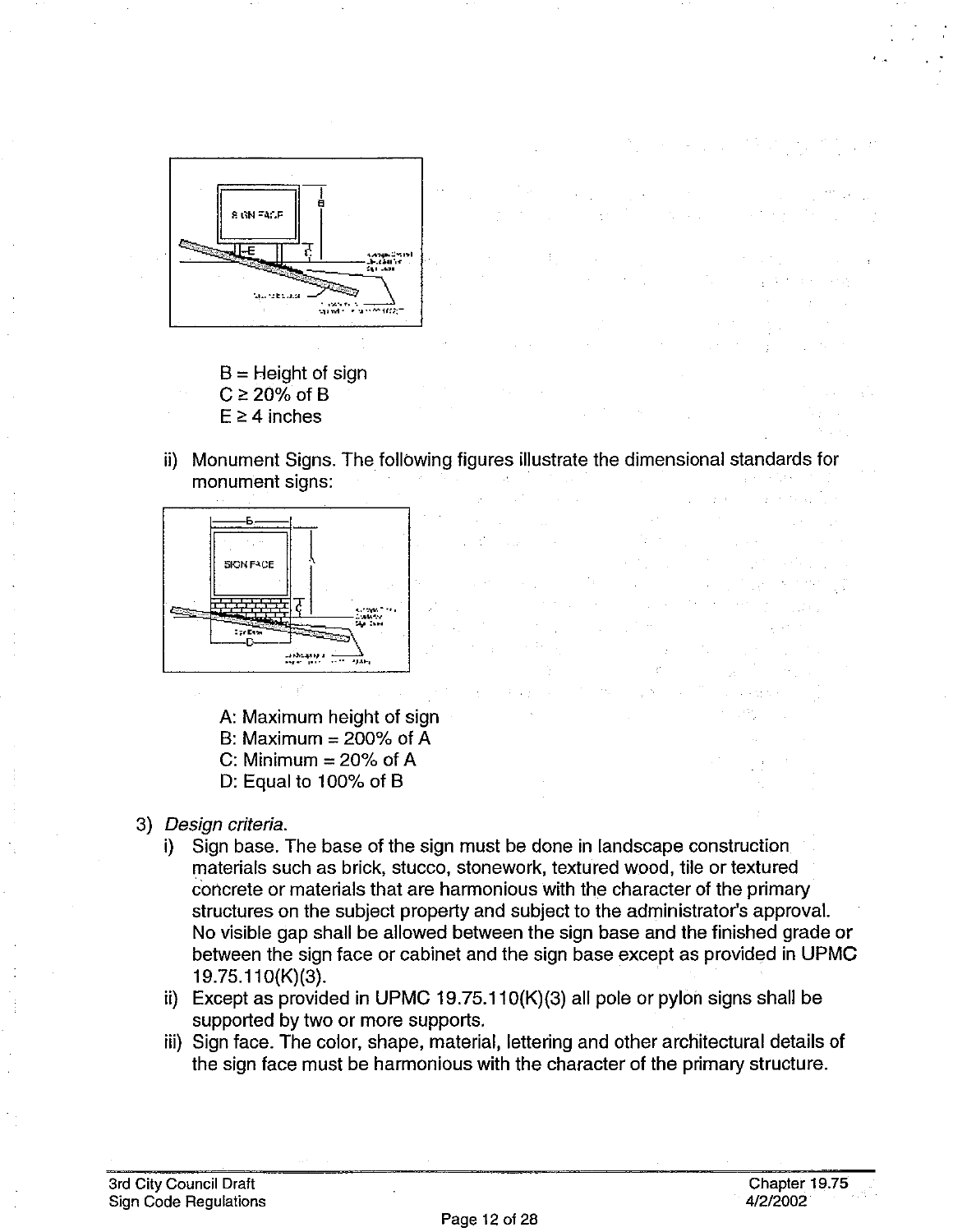- D) Minor deviations. Minor deviations from the dimensional standards for signs, except for maximum sign height, may be approved by the director if he or she concludes that the resulting sign does not significantly change the relative proportion of the sign base to the sign face.
- E) Electric Signs. Electric Signs shall be constructed and inspected in accordance with applicable electrical codes.
- F) Public right-of-way. No person, organization, or agency shall place any signs, indicators, advertisements, stakes, posts or any other foreign object or objects upon the right-of-way of any public street in this city without the express permission, in writing, of the city engineer. Any such foreign objects now upon the city streets are declared illegal, except for those now in place with written permission of the city engineer. In the event the owner of such sign cannot be found or refuses to comply, the Director shall have the nonconforming sign removed. Signs of a temporary nature may be removed without notice. The cost of removing the sign plus administrative costs will be charged to the property owner. Permanent signs, which the Director finds are so located as to present a hazard to the public, may be immediately removed without prior notice.
- G) Planter boxes Bumper guards Shrubs Plants. No planter box or bumper guard designed to protect or beautify a sign structure shall extend beyond the property line. Planter boxes containing shrubs, bumper guards, plants or shrubs shall be limited to and maintained at not more than 36 inches above average finished grade.
- H) Utility lines Clearance. Horizontal and vertical clearance of signs or sign structures from utility lines shall be determined by the appropriate service provider.

# **19. 75.100 General Sign Standards**

The size and placement of signs are regulated to maintain a safe and attractive community and to facilitate attention to their messages. The following standards are intended to aid the sign user, sign maker and the Department of Planning and Community Development in determining the maximum size and appropriate location of permitted signs.

- A) Measurement of Area. The area of a sign means the area within a continuous perimeter enclosing the outer limits of the sign face, but not including structural elements, which are not a part of the display. The area of a two-sided sign equals the • area of one side. The area of a spherical, cubical or polyhedral sign equals one-half the total surface area.
- B) Area of Freestanding Letters. Freestanding letters and/or characters forming a sign or message shall be considered to occupy two-thirds of the combined overall background area.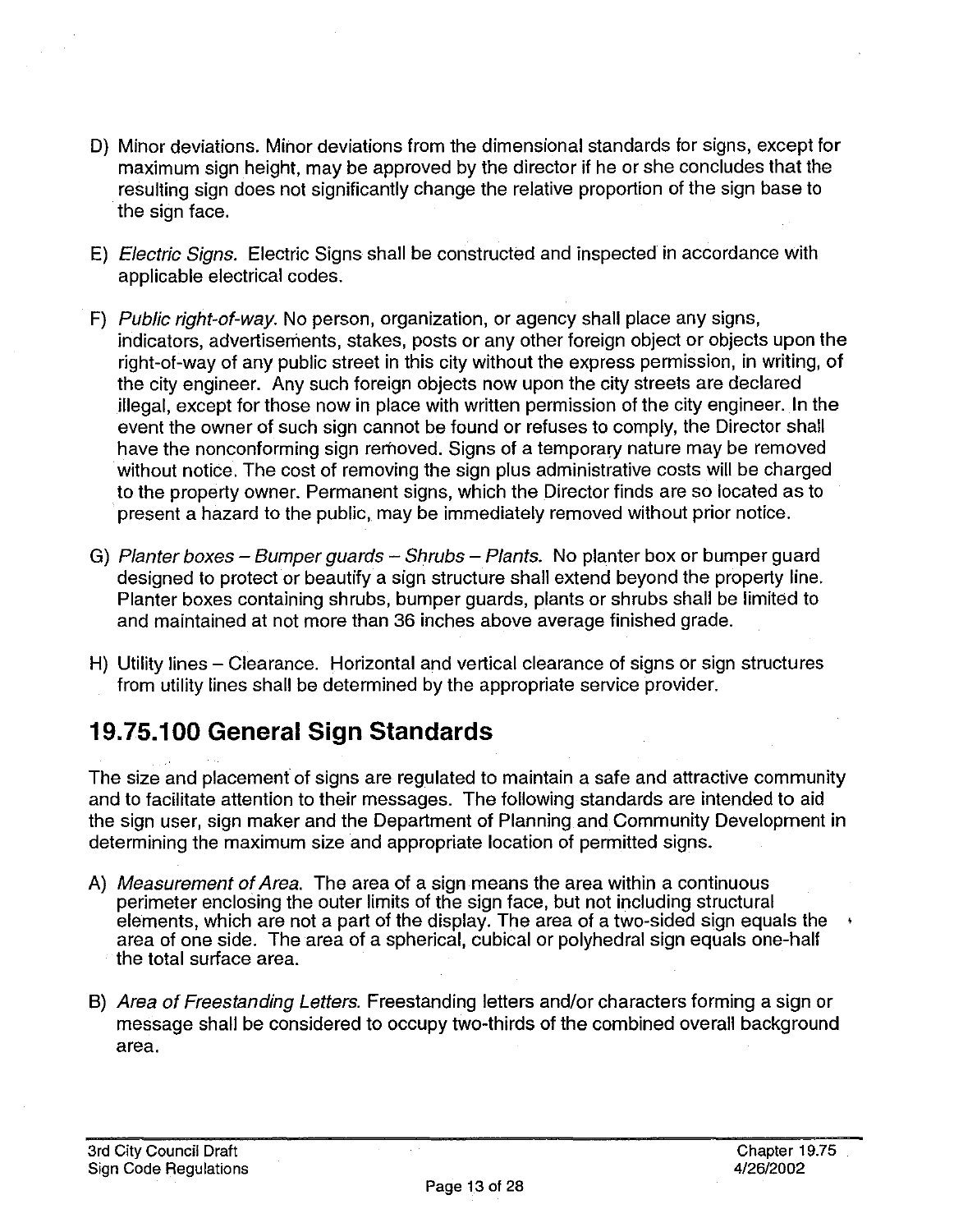- C) Measurement of Height. Sign height shall be measured from the average finished grade at the sign foundation. Maximum height of all freestanding signs or any part of the freestanding sign structure shall be ten (10) feet above average finished grade. The average finished grade for signs on grades lower than the adjacent right-of-way shall be considered the same as the average grade of the adjacent right-of-way. See Diagram 1 following this Chapter.
- D) Measurement of Width. Sign width shall be measured on the face side of the sign from one side of the face or any part of the sign structure to the farthest point on the opposite side of the face or part or the sign structure. The maximum width of a freestanding sign structure shall be twelve (12) feet.
- E) Setbacks for Signs. Unless otherwise provided by this Chapter, the setback point shall be that portion of any sign or sign structure that is closest to the property line. No sign shall be closer than five (5) feet from the edge of a right-of-way. Signs greater than five (5) feet in height shall be set back a minimum of fifteen (15) feet from the right-of-way. Signs set back fifteen (15) feet from the edge of the right-of-way may be up to ten (10) feet in height. See also Diagram 1 following this Chapter.
- F) Setback Exceptions: In the following cases setback exemptions are permitted.
	- 1) A Medical Emergency / Public Safety Sign approved by the Director
	- 2) A City Gateway Sign approved by the Director
	- 3) When a property owner has sold a right-of-way easement to the City for the purposes of street improvements, the easement may be used in the calculation of sign setbacks provided the resulting sign placement does not interfere with the purpose of the road improvements.
- G) Establishment of property lines. It shall be the responsibility of the property owner or his authorized representative to establish and clearly mark out any property line from which a sign setback measurement shall be taken. In the event of a dispute or discrepancy in the establishment of the property lines involved, the Director may order an independent survey where, in his/her opinion, such information is necessary to insure compliance with this code. The survey cost shall be charged to the sign applicant.
- H) Removal of sign Time Period. Every person maintaining a sign shall, upon ceasing the use for which the sign was maintained, remove or cause to be removed the sign face within a 60-day period and the sign structure within 90 days. Upon failure to comply with the provisions of this Section, the Director shall issue a notice to the owner to remove the sign or be in violation of this code.
- I) *Illumination:* External sign illumination shall be directed only towards the sign face or freestanding letters and shall be shielded in ways to prevent light and glare on adjacent properties.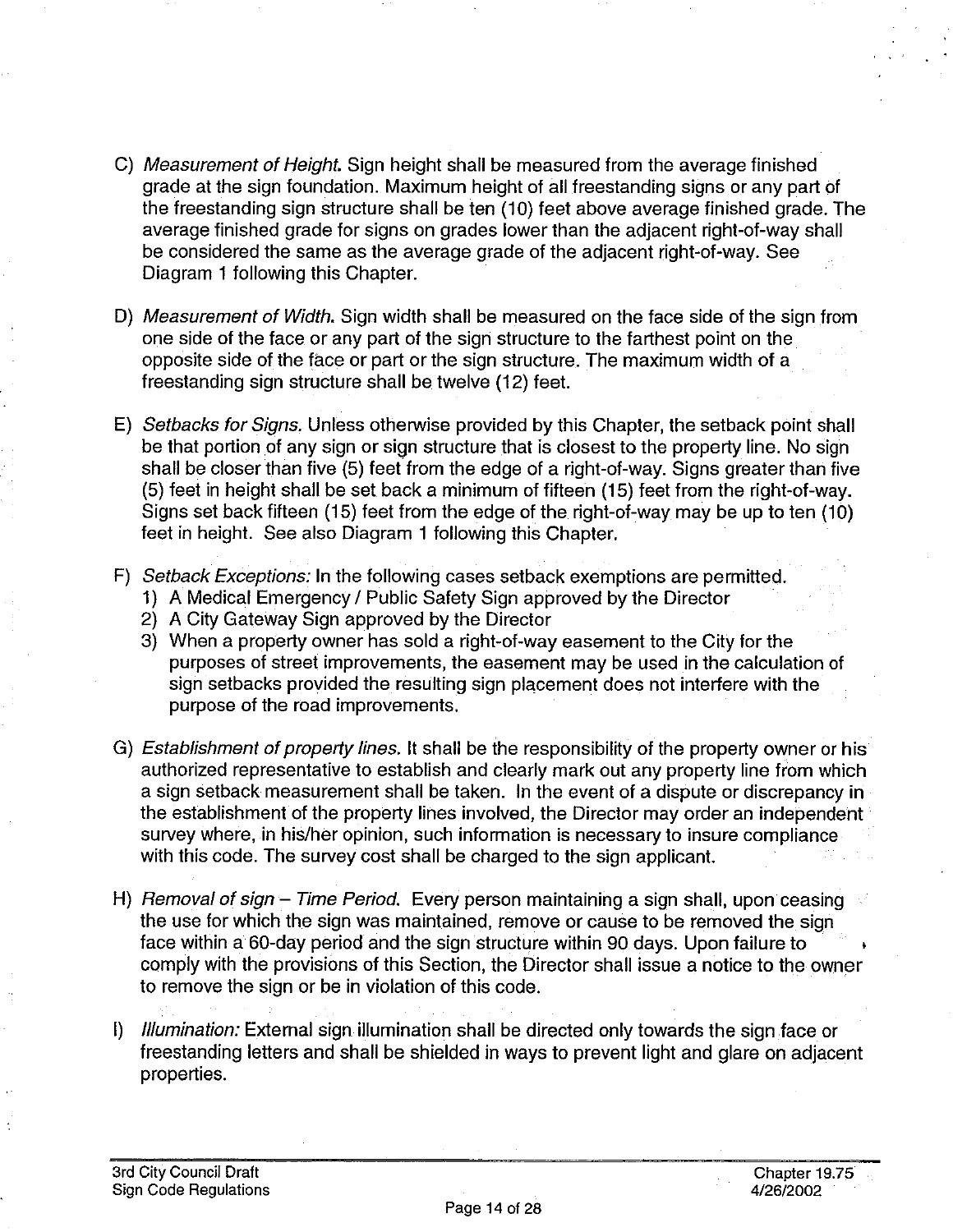# **19. 75.11 O Specific Sign Requirements**

The following standards are specific to sign types. The planning and community development department may prescribe reduced area and height, more controlled illumination and greater setback for those zones in which site plan approval is required.

- A) A-Board or Sandwich Signs. Except during permitted special events, no more than one A-board or sandwich sign may be used at any time. The A-Board or sandwich sign shall not exceed 24 square feet and not more than 12 square feet per face. A-board signs or sandwich signs shall be set back at least 5 feet from the edge of the right-of way and at least 20 feet from any intersection or driveway so as not interfere with sight distance. A-Board or sandwich signs are only permitted after obtaining a temporary sign permit in accordance with Sections19. 75.120-140 and may not be displayed for a period longer than 60 days in year. The 60-day time period may be used as one 60-day period, two separate 30-day periods, four 15-day periods, or six 10-day periods.
- B) *Banners*. Except during permitted special events; no more than one banner may be used at any time. The banner shall not exceed 24 square feet. Banners are not permitted for single family or duplex dwellings. Banners are only permitted after obtaining a temporary sign permit in accordance with Sections19.75120-140 and may not be displayed for a period longer than 60 days in year. The 60-day time period may be used as one 60-day period, two separate 30-day periods, four 15-day periods, or six 10-day periods. Banners in the rights-of-way shall be permitted only with written permission by the city engineer who shall indicate maximum size.
- C) Billboards shall be subject to the following standards:
	- 1) The total number of billboard faces within the City of University Place shall not exceed the total number of billboard faces existing on the date of incorporation.
	- 2) The demolition or removal of any billboard reduces the number of allowable billboard faces by the number removed. Old billboards may not be replaced with new ones in the same or any other location.
	- 3) In the event that the City of University Place annexes areas containing billboards after the date of incorporation, the total number of allowable billboard faces shall be increased by the number of faces existing in such areas on the effective date of annexation.
	- 4) Any billboard sign in existence on the date of incorporation, or on the effective date of annexation, shall be considered nonconforming.
	- 5) Except as provided in Subsection (6) and (7) following, billboards shall not be altered with regard to size, shape orientation, height, or location.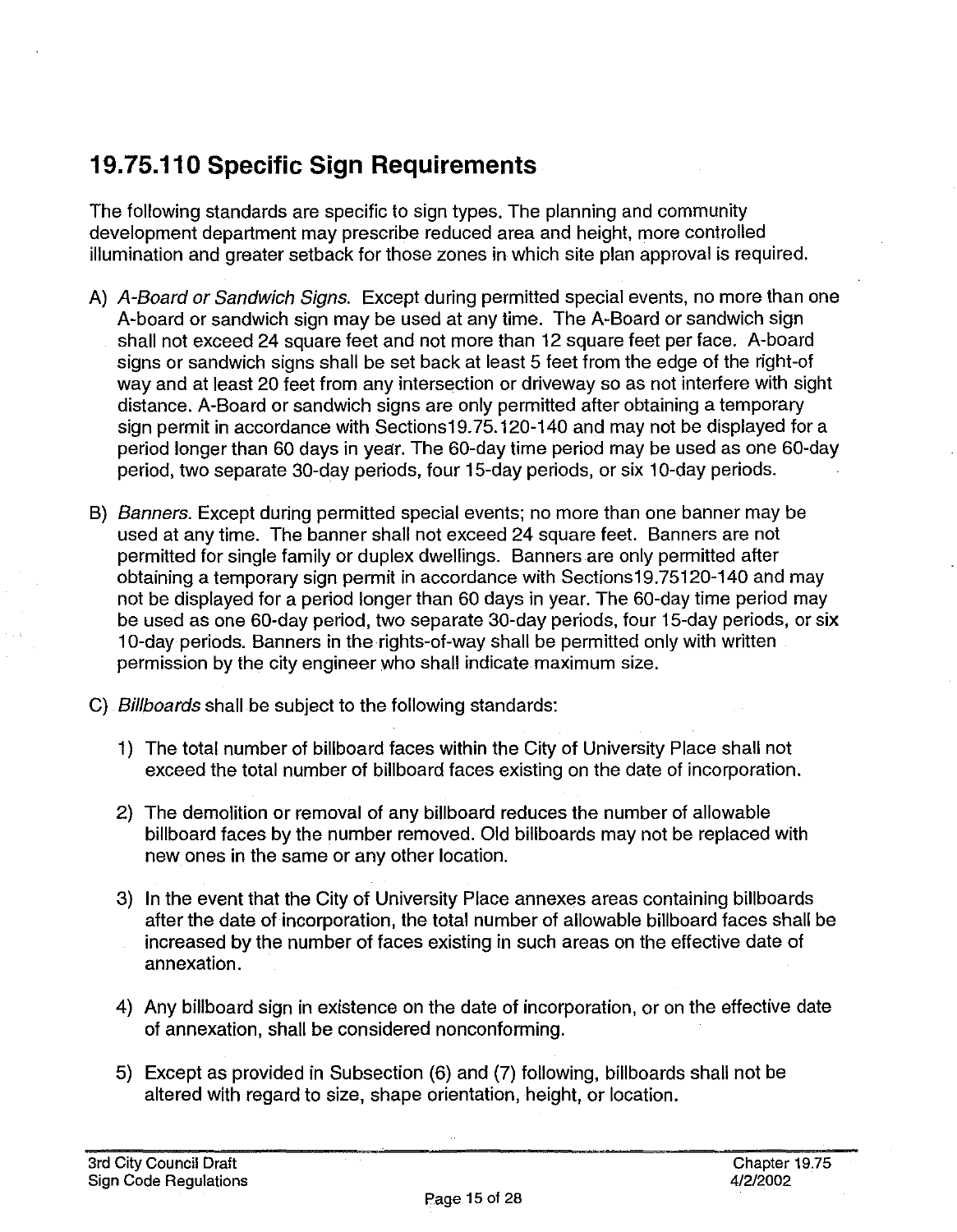- 6) Removal or demolition of a billboard shall require the issuance of a demolition permit for the removal of the existing billboard. Billboard removal or demolition shall be completed within 90 days of permit issuance.
- 7) Ordinary and necessary repairs, which do not change the size, shape, orientation, height, or location of billboard shall not require a permit. Billboard copy replacement may occur at any time and is also exempt from the requirement for a permit.
- 8) Billboards shall not have any projections that extend more than three feet out from the surface of the billboard face or have any moving parts.
- 9) Any flashing, intermittent, or moving light or lights shall not illuminate billboards. Billboards shall not include lighting unless it is so effectively shielded as to prevent beams or rays of light from being directed at any residential area or adjacent street or is of such low intensity or brilliance as not to cause glare or to impair the vision of the driver of any motor vehicle. Signs found to be too bright, in the opinion of the· Director, shall be adjusted in accordance with the instructions of the Director.
- D) Bus Shelter Signs. Signs mounted on bus shelters shall be permitted subject to an agreement with Pierce Transit.
- E) Charitable Event Signs. Non-illuminated Temporary Charity Signs not exceeding 16 square feet for charitable fundraising events may be placed by nonprofit and charitable organizations. Such signs shall not be placed more than seven days prior to the event and must be removed within two days following the event.
- F) Changing Message Signs. A changing message sign may be either a freestanding sign or wall sign and shall be subject to the number, size and setback requirements of freestanding and wall signs as appropriate and shall not flash or appear TV like.
- G) City Gateway Signs. City Gateway Signs constructed and maintained by the City may be placed adjacent to or within the right-of-way. City entrance signs may exceed 10 feet in height.
- H) Construction Signs. Construction signs shall not exceed 16 square feet per face, shall be less than 5 feet in height, and located at least five feet from any property line. Construction signs may only be in place while a project is underway.· A project is considered underway once a complete and valid land use or building permit application has been submitted to the city until such time as the project has received its final approval. One construction sign may include the name of the project.
- I) Entry and Exit Signs & Parking Signs. Entrance and exit signs and/or other similarly worded signs when used for the sole purpose of controlling mobile traffic shall be limited to the following:
	- 1) Only one sign for each entrance or exit;
	- 2) Not to exceed 36 inches in height above ground level;
	- 3) A maximum size shall be six square feet; and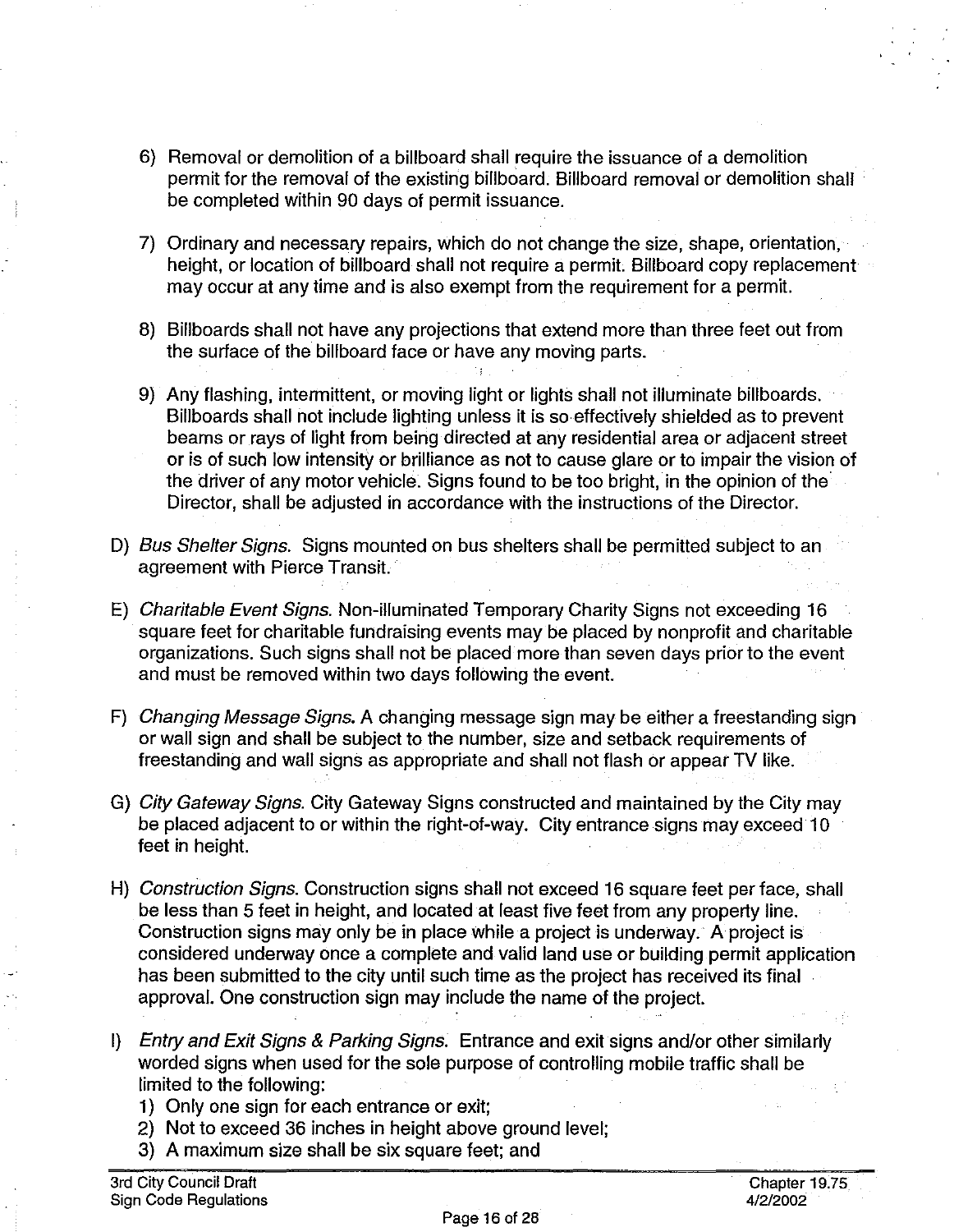- 4) Shall not exceed 16 inches in width.
- 5) Subject to Director approval may include emblems or logos.
- J) Flags. The flag of a commercial institution is allowed provided there is no more than one per business premises, and further provided the flag does not exceed twenty (20) square feet in surface area. A commercial flag without and easily visible logo or insigna shall be considered a banner, and subject to temporary use permit provisons.
- K) Freestanding Signs. One freestanding sign is permitted adjacent to the abutting street of the highest street classification; and if there is a minimum seperation of 100-feet between signs, a second sign shall be allowed on a second street adjacent to the business as follows:
	- 1) In TC, NC, MU, MU-O, C and IB Zones
		- a) For single tenant buildings free standing signs shall not exceed twenty (20) square feet;
		- b) For buildings or commercial centers with between 2 and 5 tenants, free standing signs shall not exceed thirtyfive (35) square feet; and
		- c) For buildings or commercial centers with six (6) or more tenants freestanding signs shall not exceed fifty (50) square feet. A second freestanding sign is permitted for commercal centers with more than 300 feet of frontage on the principal arterial provided, if there is a minimum sepeartion of 100 feet between sians.
	- 2) Free standing signs shall be either monument pedistal or pole signs.

 $\sim 3\times 10^5$ 

3) Grade Exception: When the elevation at the base of a freestanding sign is at least five (5) feet below the elevation of the adjacent road, a single pole may be used to support the sign provided the portion of the sign above the elevation of the adjacent roadway has the appearance of a monument sign. See figure below.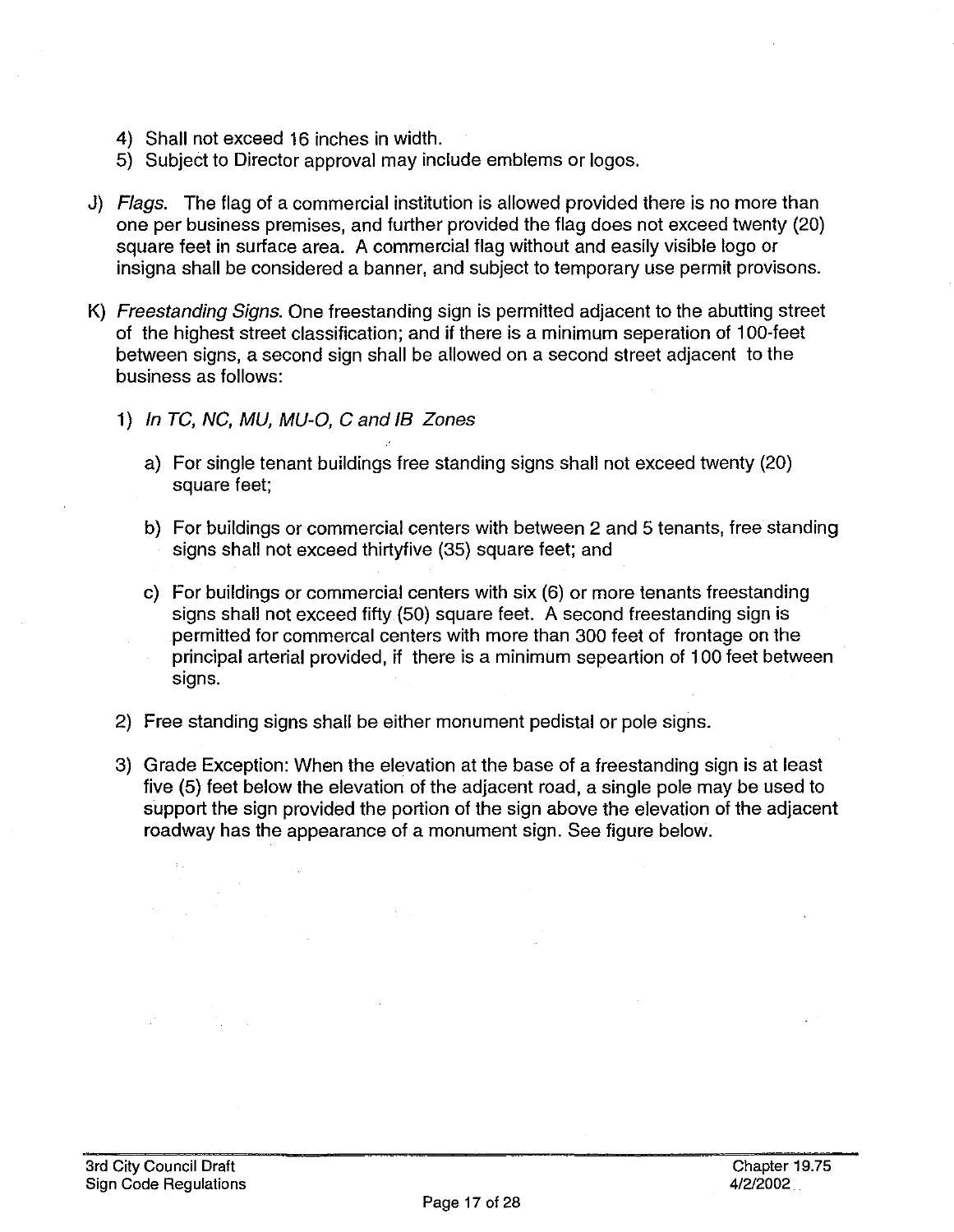

- L) Identification Signs. One freestanding or wall Identification signs no greater than 36 square feet and non-flashing is permitted, except in the Public Facility Zone or Overlay where two identification signs are allowed provided further that only one may include a pole mounted reader board. The height and location of freestanding identification signs and requirements for other types of identification signs shall be as set forth in this Chapter.
- M) Incidental Signs. Incidental signs shall be less than two square feet in surface area; except that said size limitation shall not apply to signs providing directions, warnings or information when established and maintained by a public agency.
- N) Kiosk. Kiosks may be placed at public facilities or within the right-of-way to provide information on facility events, rules, or public announcements. A Kiosk shall not exceed 20 square feet in area or 8 feet in height. Kiosks design shall be reviewed and approved individually to ensure consistency with the character of the area. Kiosks on private property are allowed so long as they are not visible from off-site.
- 0) Medical Emergency / Public Safety Signs. Subject to review and approval by the Director, Medical Emergency / Public Safety signs at hospitals, medical clinics, fire and policies stations and other facilities that provide emergency services may have more than one sign which directs attention to the facility and may exceed the height and areas and setback limits of freestanding signs.
- P) Marquee Canopy Awnings Eyebrow. Marquee, canopy, awning or eyebrow used to support a sign, either in part or whole and shall meet the setbacks for the building to which it is attached and shall not exceed 18 inches in thickness. Marquee, canopy, awnings and eyebrow signs are considered wall signs.
- Q) Menu Signs. There shall be no more than two menu signs, neither of which may exceed 45 square feet in area or seven (7) feet in height.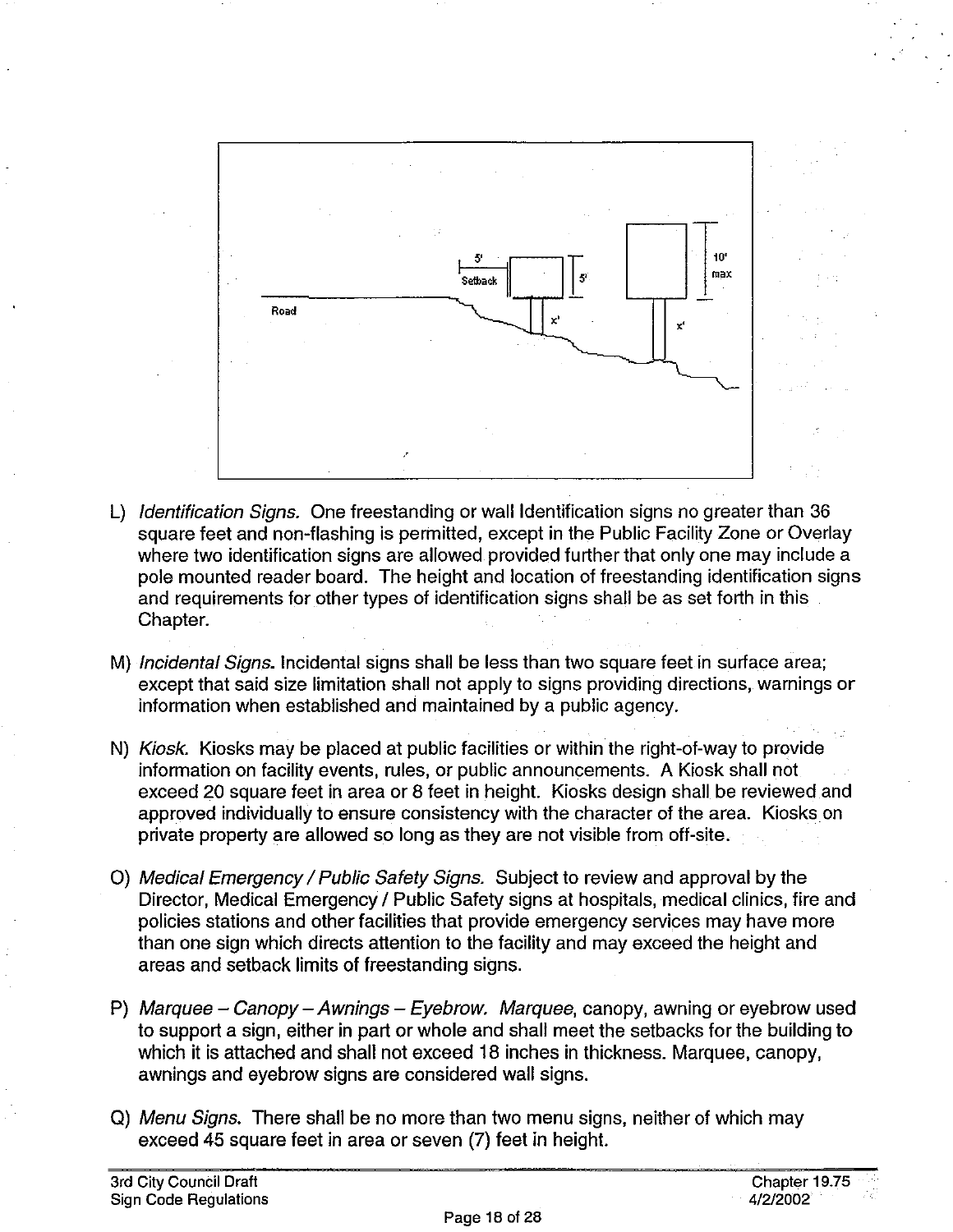- R) New Residential Development Signs. One temporary sign designating a new residential development is permitted for each street front the development abuts. New residential development signs shall be no more than 16 square feet shall meet the setback and height requirements of Section 19.75 110. New residential development signs may be permitted upon obtaining a temporary sign permit in accordance with Sections 19.75.120-140. Such signs are limited to one two-year time period.
- S) Noncommercial Political, Religious or Personal Message Signs shall be non-illuminated and are not to exceed four square feet in area or five feet in height if free standing.
- T) Off Premise Advertising. Commercial advertising for a business, located on an abutting property is permitted only as a subordinate use to an exiting on-premise sign located on an abutting property. The remainder of the existing on-premise sign must advertise a service or product offered on the premise. Should the on-premise use be discontinued, the off-premise advertising must cease. Subordinate means off-premise advertising shall be limited to less than 25 % of the permitted sign area of the sign the off -premise advertising is located on or in the case of changing message signs be limited to no more than 15 minutes per hour. A changing message sign shall advertise on-premise businesses, products or services at least 75 percent of the time. An authorized sign at a business may advertise off-premise non-commercial events.
- U) Projecting Signs. Projecting signs are limited to 20 square feet, shall be set back a minimum of 10 feet from a street and shall not project more than 5 feet from the building wall. A projected sign may be used in lieu of a freestanding sign.
- V) Promotional Signs. There is no limit to the number of temporary string of flags, multiple flags, balloons, or streamers permitted at one time. Promotional signs are only permitted after obtaining a temporary sign permit in accordance with Sections 19. 75.120-140 and shall not be displayed for a period of longer than five days, but may be issued in conjunction with a temporary A-board/sandwich sign, banner, under the same permit fee.
- W) Political Signs. The city recognizes the right of political candidates to exercise their right of free speech in a traditional public forum. Candidates or proponents of ballot measures are encouraged to recognize the concerns of citizens regarding sign blight and to limit placement of signs to a reasonable time before the election. Signs for a successful primary candidate may remain in place until after the general election. The exemption of political signs from city regulation is limited by the following provisions.
	- 1) Signs relating to the nomination or election of any individual for a public political office or advocating any measure to be voted on at any special or general election are political signs and exempt from the sign permit requirement; provided, that such political signs shall be removed 10 days after the date of the election for which they are intended. If political signs are not removed within the specified time, they will be subject to removal by the city in addition to any other remedies provided in this Chapter. The city will notify the candidates or their designated representatives of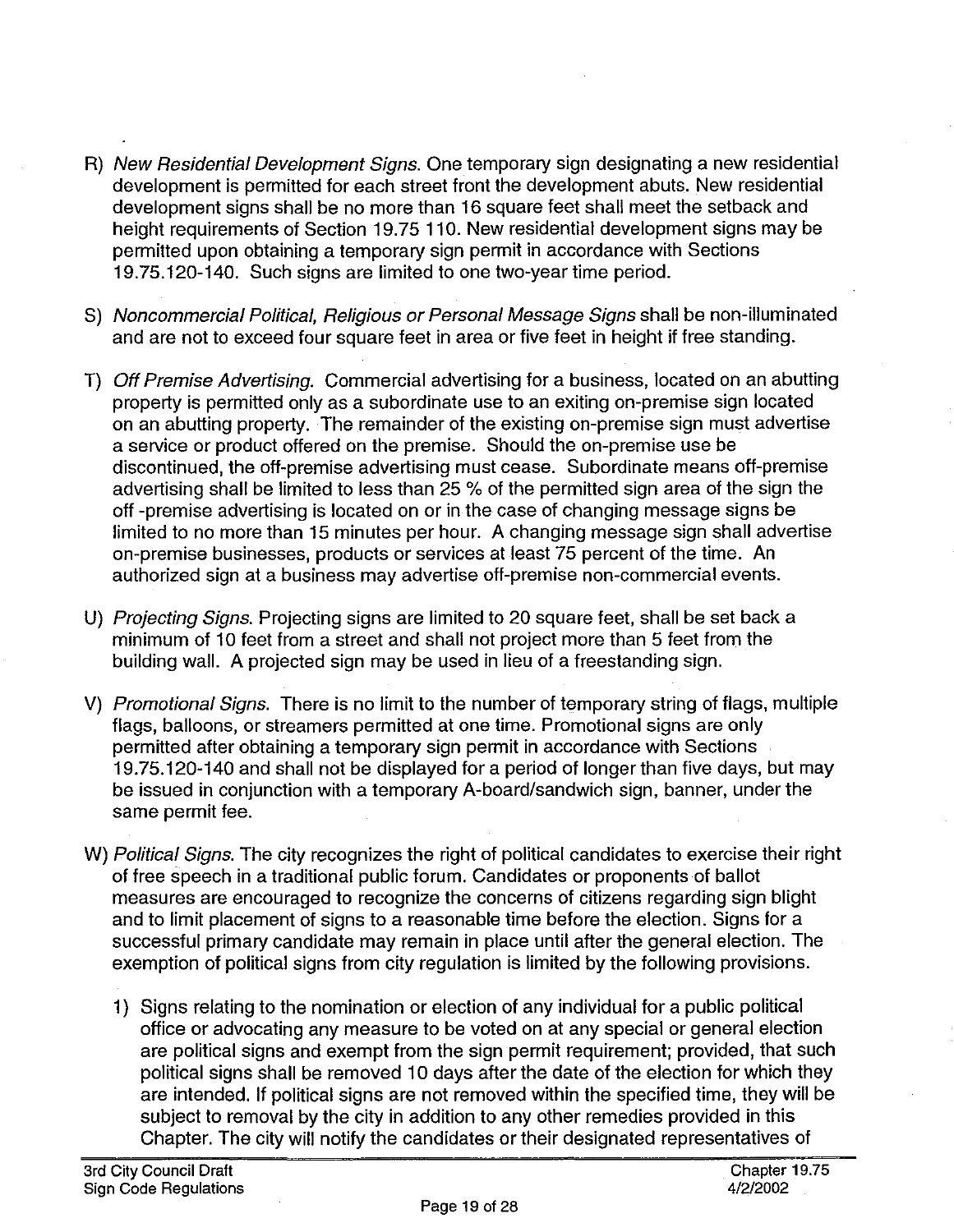sign removal and a designated location for picking up signs that have been removed. When these appropriate individuals cannot be contacted or do not respond within five working days, the signs will be destroyed.

- 2) No political sign shall be erected upon any private property without permission of the resident or owner thereof.
- 3) Political signs along the edge of the right-of-way shall not exceed three square feet in area per sign face nor three feet in height, and shall not obstruct safe visibility of any mobile or pedestrian traffic, nor interfere with routine maintenance and other common uses of the right-of-way such as public parking, pedestrian and bicycle traffic or access to utilities.
- X) Real Estate Signs. Temporary, non-illuminated real estate signs (not more than one per tax lot) may be located on the property, which is for sale or lease. Such signs shall not exceeding six (6) square feet in residential areas or twelve (12) square feet in commercial and industrial areas and not exceed six feet in height. Temporary real estates signs shall be removed 15 days after the sale, lease, or rental of the property.
- Y) *Religious Signs.* Religious signs are permitted in any zone subject to requirements of this chapter, including but not limited to height, size and location.
- Z) Residential Development Signs (subdivision and multi-family identification sign). In any residential zone shall not exceed five feet in height and 20 square feet in area.
- AA) Residential Open House A-board Signs. Residential Open House A-board Signs are permitted in any zone. Such signs shall be limited to one sign per street frontage on the premises for sale and three off-premises signs within one mile of the subject property. If a realtor has more than one house open for inspection in a single development or subdivision, he/she is limited to three off-premises, "open house" signs for the entire development or subdivision. Such signs are permitted only during daylight hours while the realtor or seller or an agent is in attendance at the property for sale or lease. No such sign shall exceed five square feet per sign face with a limit of two faces. The signs may not be placed within a public right-of-way, but may be placed adjacent to the rightof-way. This exemption does not apply to apartment and condominium "for rent" or "for lease" signs.
- BB) Roof Signs. Roof signs are allowed so long as they placed on a parapet or incorporated into the building and provide an overall finished appearance. Roof signs shall not project above the highest point of the part of the roof they are located on. Roof signs shall be considered wall signs.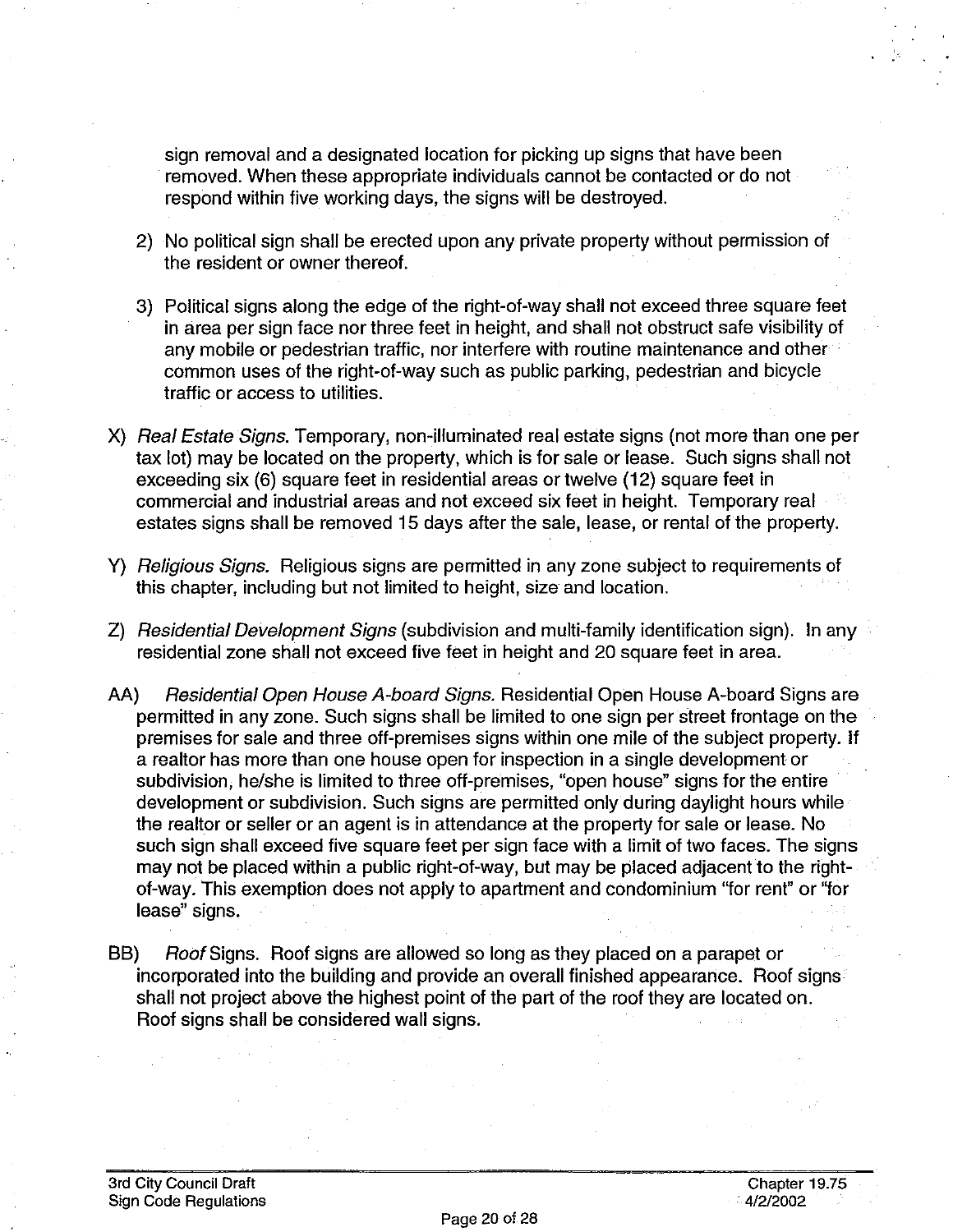#### Acceptable Roof Signs:



#### Unacceptable Roof Signs:



- CC) Special Event Signs. Temporary special event signs are permitted subject to the provisions of Sections 19.75.120-140 with the following exceptions:
	- 1) Number of Temporary Signs. The total number of temporary signs for a special event shall not exceed five large event signs, and six off-premises/directional signs.
	- 2) Size Limit. Maximum size for large event signs shall not exceed 30 square feet each; maximum size for directional signs shall not exceed four square feet each.
	- 3) Time Limit. The Director may issue temporary sign permits for each individual sign which shall terminate within 45 days total from the date of issuance, including the time after the event needed to remove signs (no extension periods allowed for special event signage).
	- 4) Removal. Temporary signs shall be removed within three days of the last day of the special event. This time is to be included in the 45-day maximum limit for temporary signage.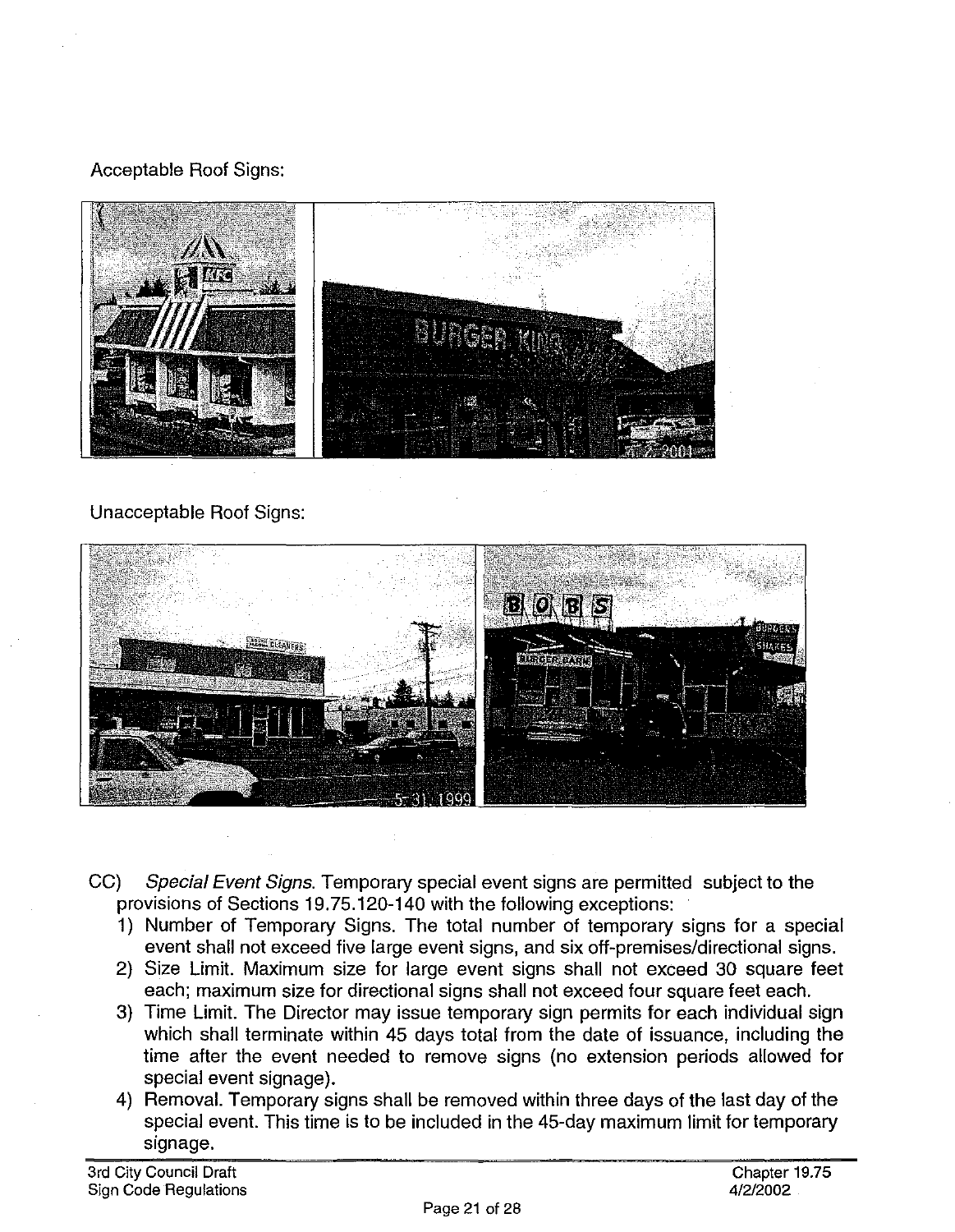- DD) Street Banners Decorations. Street banners, decorations and/or other similar items located in the City right-of-way shall be permitted, in accordance with Title 13. The Public Work Standards.
- EE) Strings of Incandescent Lights. Strings of Incandescent Lights are permitted in nonresidential zones where the lights do not exceed twenty-five (25) watts per bulb during holiday seasons. Strings of lights in residential zones are not regulated.
- FF) Temporary Use Signs. Temporary Uses, which have received a temporary use permit in accordance.with this Title, may place one temporary wall sign or banner and one temporary a-board or sandwich sign in accordance with the provisions of this Chapter. Temporary use signs may only be displayed for the duration the temporary use is permitted.
- GG) Wall Signs. Wall signs shall not total an area more than 15 percent of the building facade on which they are located and shall not exceed 18 inches in thickness.
- HH) Window Signs. Window signs may be painted or placed in a window in any nonresidential zone, when such signs do not obscure more than 20 percent of such window area, and are maintained for a period not exceeding seven days. Signs which remain longer than thirty (30) will be considered permanent and must comply with the provisions of this code for permanent signs.
- 11) Yard Sale Signs. One on-premise and three off-premise yard sale signs are permitted. Off-premise signs means signs posted at locations away from the locations of the sales subject to the following provisions:
	- 1) Yard sale signs shall not exceed three square feet in area per sign face or three feet in height.
	- 2) The signs may not be placed within a public right-of-way, but may be placed adjacent to the right-of-way with the property owner's permission.
	- 3) Yard sale signs shall not be posted sooner than 5:00 p.m. on the day prior to the sale and shall be removed immediately following the end of the sale.
	- 4) Yard sale signs must include the address where the yard sale is located anda date or dates of the sale.
	- 5) Signs for yard sales shall not be allowed for more than 3 successive calendar days in a 30-day period and shall be limited to advertising not more than 3 yard sale events in the same calendar year at the same location.
	- 6) A fine of \$100.00 per yard sale sign, which exceeds these provisions maybe levied against the property owner where the sales are held.

..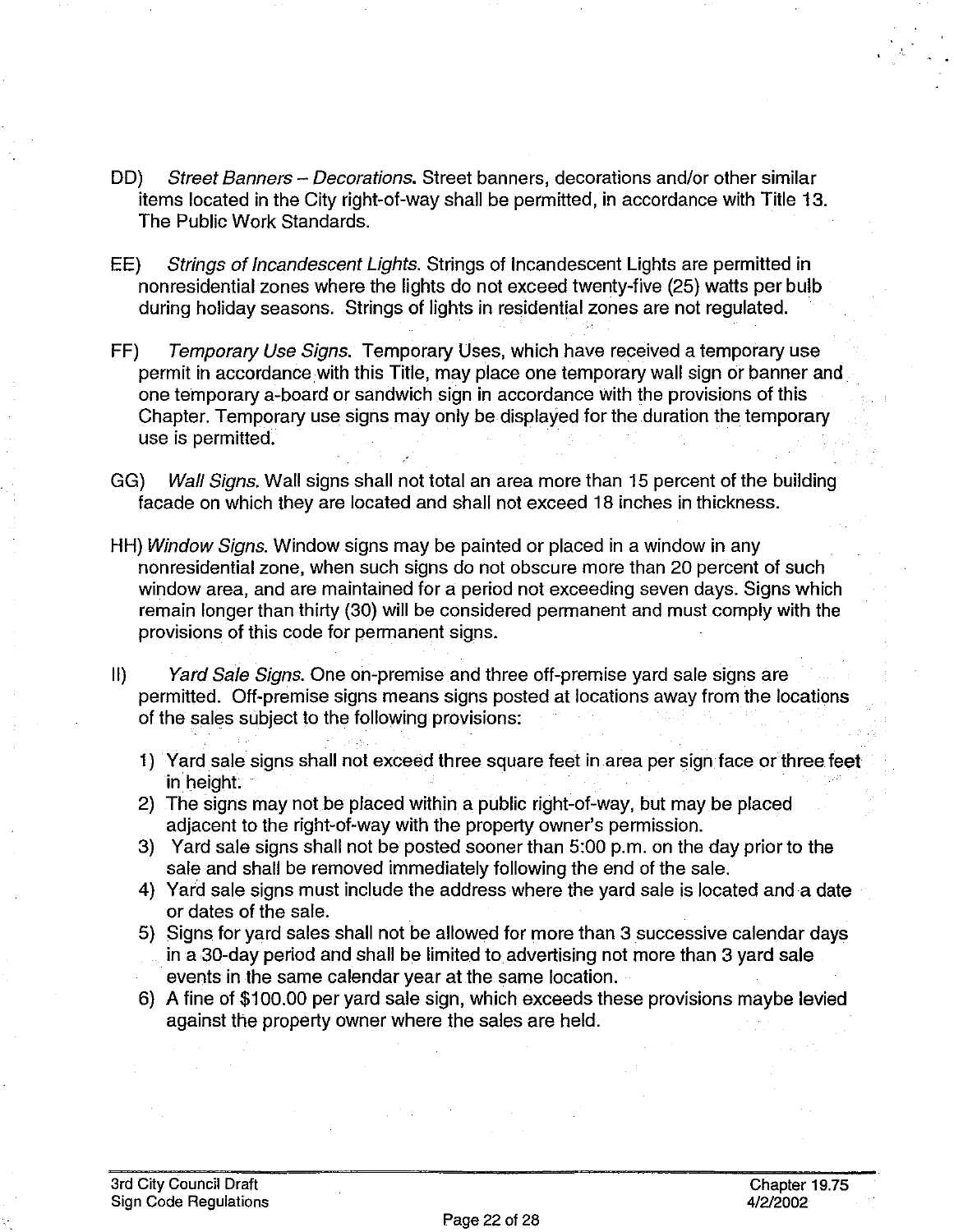### **19.75.120 Temporary Signs.**

Temporary signs are allowed subject to the provisions of this Section when a temporary sign permit is obtained from the Department of Planning and Community Development. The Director may attach conditions to the issuance of a temporary sign permit as may be necessary to ensure timely discontinuance of the use and to ensure substantial compliance with this Chapter.

### **19.75.130 Temporary Sign Permits Required**

- A) Applications for Temporary Sign Permits. Any person submitting an application for a temporary sign permit shall make application on forms provided for that purpose at the Department of Planning and Community Development.
- 8) Additional Information. The Director may require the filing of plans or other pertinent information where such information is necessary to insure compliance with this code.
- C) Fees. Fees for temporary sign permits shall be set by set by separate resolution.
- D) Types of Temporary Signs. The Director may issue temporary sign permits for the following types of temporary signs:
	- 1) A-board or sandwich signs.
	- 2) Banners.
	- 3) New residential development signs.
	- 4) Promotional signs means, strings flags, multiple flags, balloons, streamers and similar signs.
	- 5) Special event signs.
	- 6) Temporary use signs.
- E) No permit for a temporary A-board/sandwich sign, banner, or flag shall be issued for a period longer than 60 days. The 60-day time period may be used as one 60-day period, two separate 30-day periods, four 15-day periods six 10-day periods, or any other combination.
- F) No permit for a temporary string of flags, balloons, or streamers shall be issued for a period of longer than three days, but may be issued in conjunction with a temporary Aboard/sandwich sign, banner, or flags under the same permit fee.

# **19.75.140 Temporary Sign Standards**

Temporary signs shall be subject to the following general standards and any specific sign standards in Section 19.75.110 unless otherwise indicated.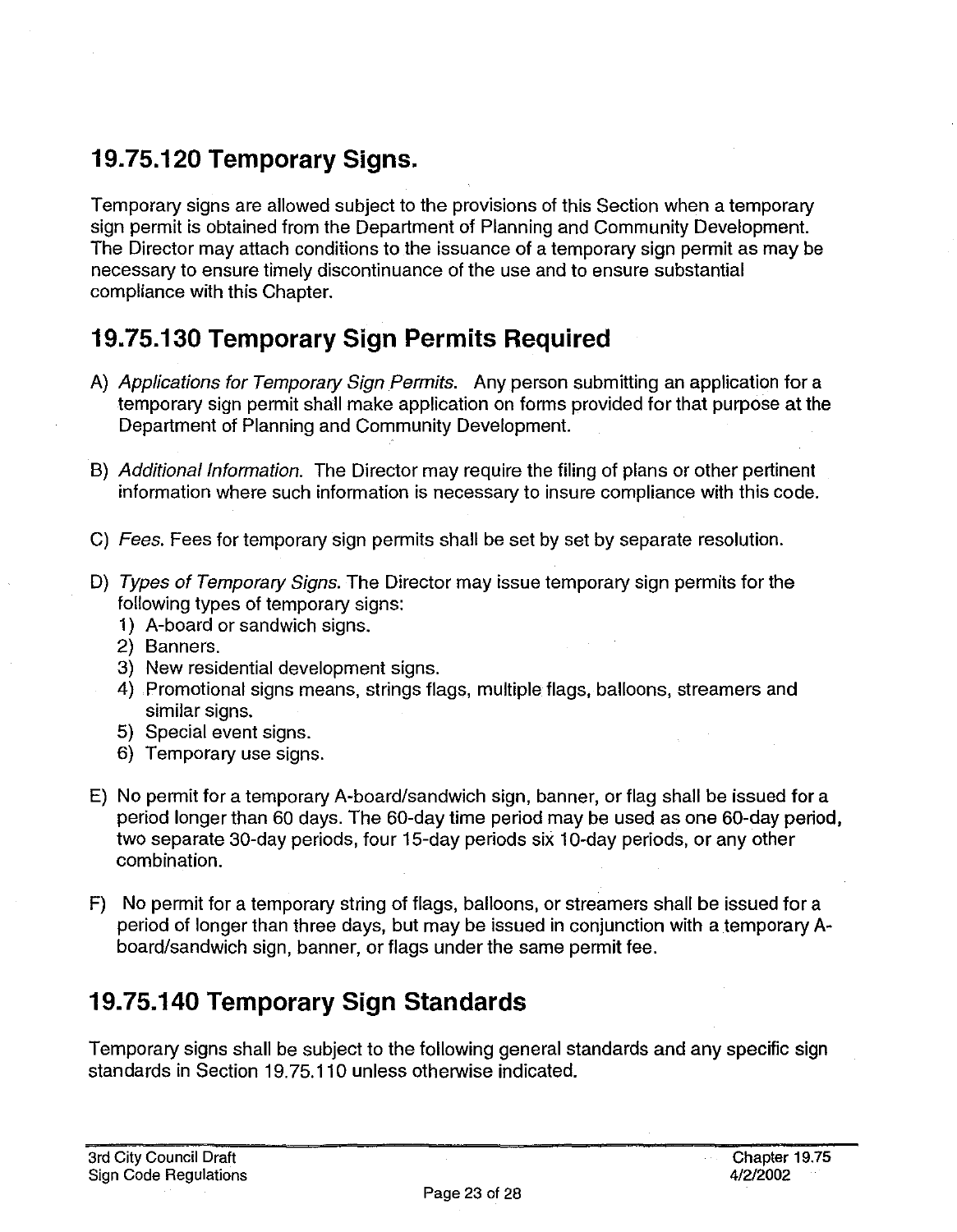- A) Location. Temporary signs, shall be located at least 20 feet from intersections and driveways. Temporary signs shall meet the setback requirements in Section 19. 75.1 OO(E) except that temporary A-board/sandwich signs may be placed at least five feet off a right-of-way.
- B) Attachment. Temporary signs may not be permanently attached to the ground, building, or other structures.
- C) *Deposit.* A deposit shall be submitted along with an affidavit stating that the applicant for a temporary sign will comply with all provisions of this Section is required prior to the issuance of a temporary sign permit. The affidavit shall state that all temporary signs must be removed within three working days after the expiration of the permit. The deposit shall be equal to the permit fee. If the applicant fails to remove signs in the time required and the city must enforce pursuant to Section19.75.030, the deposit shall be forfeited and the applicant will not be eligible for another temporary sign permit for a period of 12 months.
- D) Removal. Each sign permit shall specify a removal date for streamers, banners, pennants, A-boards, and other temporary signs. The applicant is responsible for the prompt removal of such temporary signs at the termination of the specifies time period. Temporary A-board/sandwich signs shall be removed at the close of each business day.

#### **19.75.150 Signs in R1, R2, MF, and PF Zones**

The following signs are permitted in R1, R2, MF, and PF zones subject to the requirement of this Chapter. Refer to Section 19.75.11 O(K) for specific sign requirements.

- A) Exempt Signs subject to Section19.75. 070.
- B) Religious Signs
- C) Identification Signs. (Both freestanding and wall signs)

### **19.75.160 Signs in TC, NC, MU, MU-0, C and IB Zones**

The following signs are permitted in TC, NC, MU, & MU-0, subject to the requirement of this Chapter. Refer to Section 19.75.110(J) for specific sign requirements

- A) Exempt signs subject to Section 19.75.070.
- B) Freestanding Signs with or without a Reader Board.
- C) Projecting Signs.
- D) Religious Signs
- E) Marquee or Awning Signs.
- F) Menu Signs.
- G) Temporary Signs subject to Section 19.75.120-140.
- H) Wall Signs.
- I) Window Signs.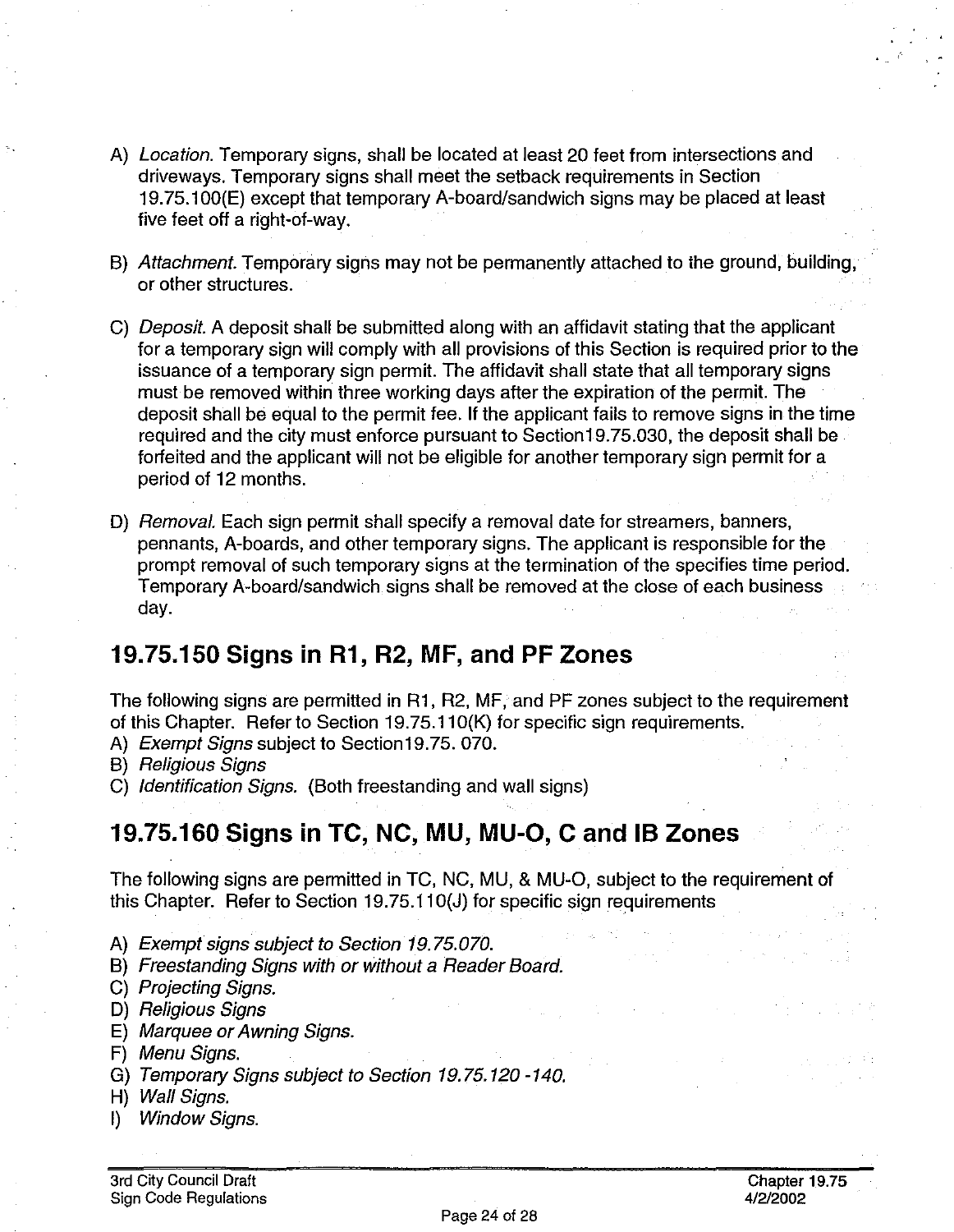# **19. 75.170 Change of Use**

A change of use, which results in a sign face or message change, shall be subject to the following provisions:

- A) A sign face or message change on a nonconforming sign is not allowed as an alteration when the affected property and sign structure have been abandoned for greater than 90 days.
- B) A sign face or message change shall be allowed as an alteration only for existing conforming signs and for nonconforming signs prior to their abandonment; and
- C) No sign permit shall be required for allowable sign face or message changes.

# **19. 75.180 Nonconforming Signs**

- A) Any sign, which is replaced, shall immediately be brought into compliance with all of the provisions of this Chapter. Maintenance and repair of a sign on-site or away from the site, to a safe condition shall be permitted without loss of nonconforming status, if the cost of the maintenance or repair is less than 50 percent of the cost of replacing the sign with a conforming sign. However, signs must be restored to their original design or to a more conforming design. Acts of God or vandalism, which damage nonconforming signs, is not exempt from this Section. Any repainting, cleaning, and other normal maintenance or repair of the sign or sign structure shall not modify the sign structure or copy in any way which makes it less in compliance with the requirements of this code.
- B) Signs in existence on the effective date of this Chapter which do not comply with provisions regulating flashing signs, use of spotlights or rotating beacons, rotating and revolving signs, flags, banners, streamers, or strings of lights, balloons or temporary or incidental signs shall be made to conform within 90 days from written notice by certified mail given by the Director.
- C) Any nonconforming sign must be brought into conformance in conjunction with:
	- 1) A major tenant improvement; or
	- 2) Prior to any expansion or change in use, which requires a special use permit.

# **19.75.190 Replacement of Nonconforming Signs**

- A) Replacement of Nonconforming Signs. To ease the economic impact of this code on uses with substantial investment in signs in existence on the date of adoption of this Section, this Section provides until July 1, 2004, for continued use of a nonconforming sign in its existing state. Any sign, which is nonconforming with respect to the regulations in this Chapter, shall either be removed or brought into compliance with the Chapter requirements within the time period specified herein.
- B) Nonconforming Sign Inventory. The Director shall, as soon as practicable, survey the city for signs, which do not conform to the requirements of this code. Upon determination that a sign is nonconforming or illegal, the Director shall use reasonable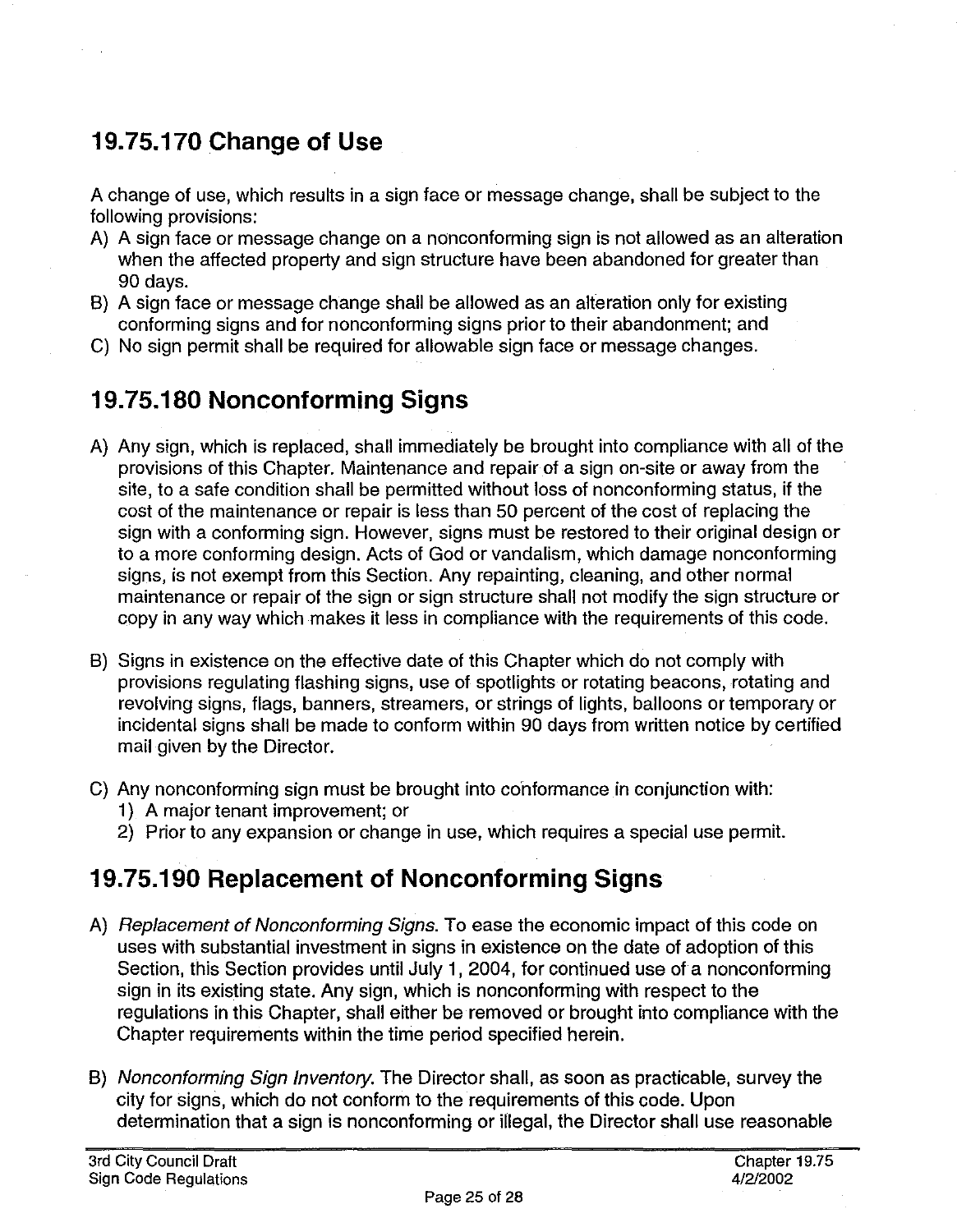efforts to so notify in writing, the sign user or owner of the sign, and where practicable the owner of the property on which the sign is located. The business with which the sign is associated shall be presumed to be the sign user under this code. Notification shall include:

- A. Whether the sign is conforming, nonconforming or illegal;
- B. Whether the sign may be eligible for a nonconforming sign permit.
- C) Identity of Sign Owner/Operator. If the identity of the sign user, owner of the sign, or owner of the property on which the sign is located cannot be determined after reasonable inquiry, the notice may be affixed in a conspicuous place on the sign or on the business premises with which the sign is associated.
- D) Nonconforming Sign Permits When Permitted. Any sign that does not conform to the provisions of this code is eligible for a nonconforming sign permit provided it meets all of the following requirements:
	- 1) The sign must be an on premise sign;
	- 2) The sign must not be a temporary sign;
	- 3) The sign must not be a sign prohibited by UPMC 19.45.070; and
	- 4) The sign must not be an illegal sign (constructed or placed illegally).
- E) One Sign Per Street Frontage Allowed. Each sign user having nonconforming signs which meets the requirements of Subsection (D) of this Section shall be permitted to retain one (only) such sign along each street upon which the business premises fronts. A nonconforming sign permit must be obtained for each sign to be retained.
- F) Non-Conforming Sign Permit Required. A nonconforming sign permit is required for each nonconforming sign identified under Subsection (B) of this Section. The permit shall be obtained by the sign user or the sign owner, or the owner of the property upon which the sign is located, within 60 days of notification by the city (under Subsection (B) of this Section) that the sign is nonconforming. The permit shall expire on July 1, 2004. Applications for a nonconforming sign permit shall contain the name and address of the sign user, the sign owner, and the owner of the property upon which the sign is located, and such other pertinent information as the Director may require to ensure compliance with the code. The Director may waive specific submittal requirements determined to be unnecessary for review of an application.
- G) Permit Issuance. The Director shall issue nonconforming sign permits. Any person submitting an application for a nonconforming sign permit shall make application on forms provided for that purpose at the office of Planning and Community Development. The Director may require the filing of plans or other pertinent information where such information is necessary to determine compliance with this code. Fees for nonconforming sign permits shall be set by set by separate resolution. Appeals shall be filed in accordance with UPMC 22.02.
- H) Time Period Expired. A nonconforming sign for which no permit has been issued within the 60-day period shall within six months from the date of initial notice by the city be brought into compliance with the code or be removed. Failure to comply shall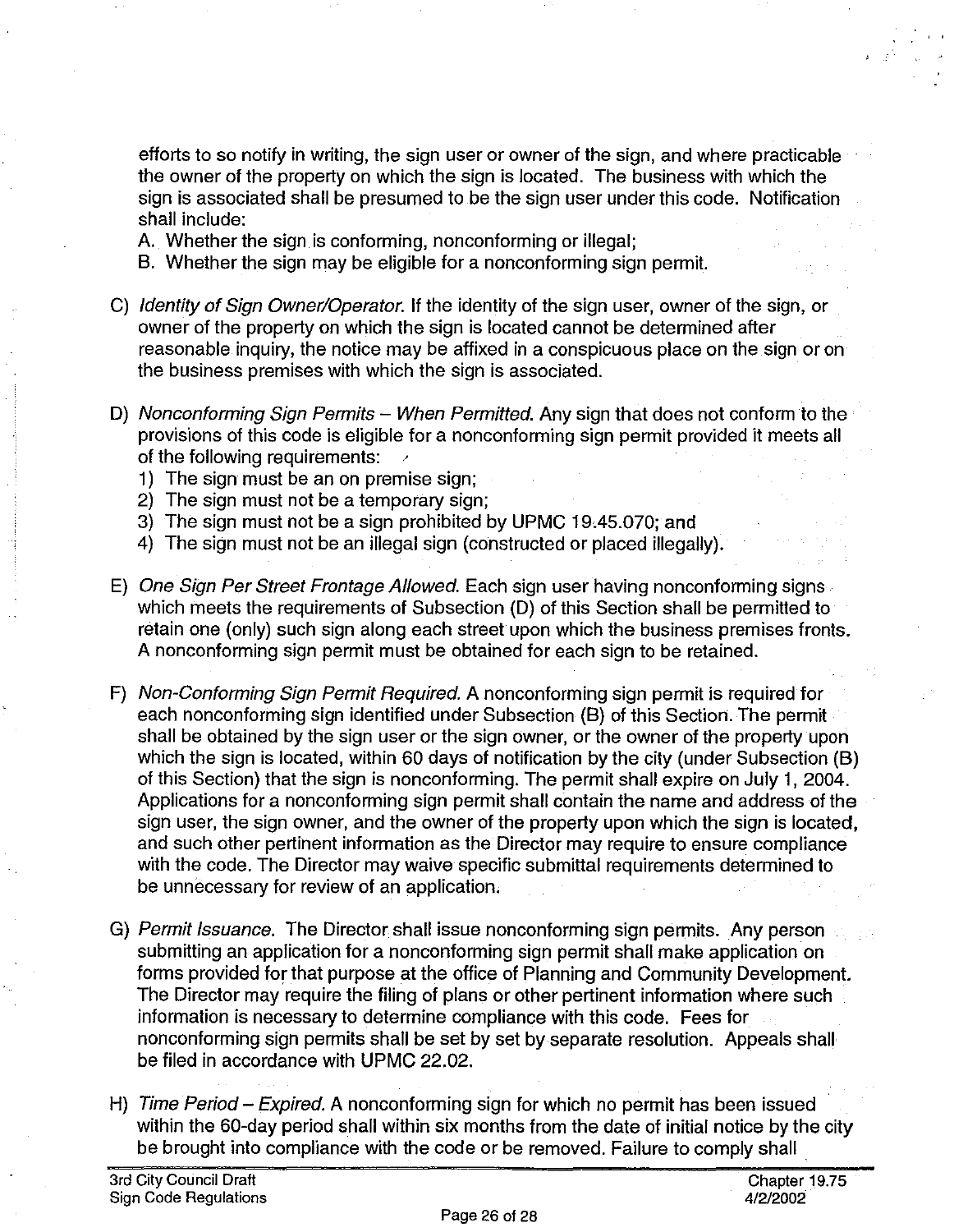subject the sign user, sign owner or owner of the property on which the sign is located to the remedies and penalties of UPMC Chapter 1.20. If a sign loses its nonconforming status because it is replaced, the nonconforming sign permit shall become void and the Director shall notify the sign user, sign owner and/or owner of the property upon which the sign is located of cancellation of the permit or designation and the sign shall be removed.

- I) Illegal Signs. An illegal sign which does not comply with the requirements of this code and which is not eligible for a nonconforming sign permit under Subsection (D) may be immediately removed by the city if the sign is located on city property or right-of-way. The city may remove an illegal sign located on private property in accordance with the provisions of UPMC Chapter 1.20
- J) Removal Date. Nonconforming signs for which a nonconforming sign permit has been issued may remain until July 1, 2004 after which the sign shall be removed.
- K) Public Nuisance Declared. Any sign not removed within the time limit stated herein shall be deemed a public nuisance. Failure to remove the sign shall subject the sign user, sign owner or owner of the property on which the sign is located to the remedies and penalties of UPMC Chapter 1.20 and may be removed by the city if the sign owner or property owner fails to do so after being so ordered by the Director or designee. Cost of said removal shall be bore by the sign owner or property owner and may be recovered by the city, if necessary, by placing a lien on the property from which the sign has been removed.
- L) Damaged Nonconforming Signs. A nonconforming sign or sign structure damaged to the extent of more than 25 percent of its value at the time of damage by fire, wind or other casualty shall not be restored as a nonconforming sign or sign structure.

# **19.75.200 VACANCIES AND ABANDONMENT**

- A) Vacancies. All signs (excluding sign structures) associated with a use, which leaves a premises or property must be removed within 60 days of leaving.
	- 1) If the person who owns or leases such signs fails to remove them as provided in this Section, the Director shall give the owner of the building, structure or premises upon which such sign is located 30 days' written notice to remove it;
	- 2) If the sign has not been removed at the expiration of the 30 days' notice, the Director may remove such sign at cost to the owner of the building, structure or premises; and
	- 3) Costs incurred by the city due to removal may be made by a lien against the land or premises on which such sign is located, after notice and hearing, and may be collected or foreclosed in the same manner as liens otherwise entered in the liens docket of the city.